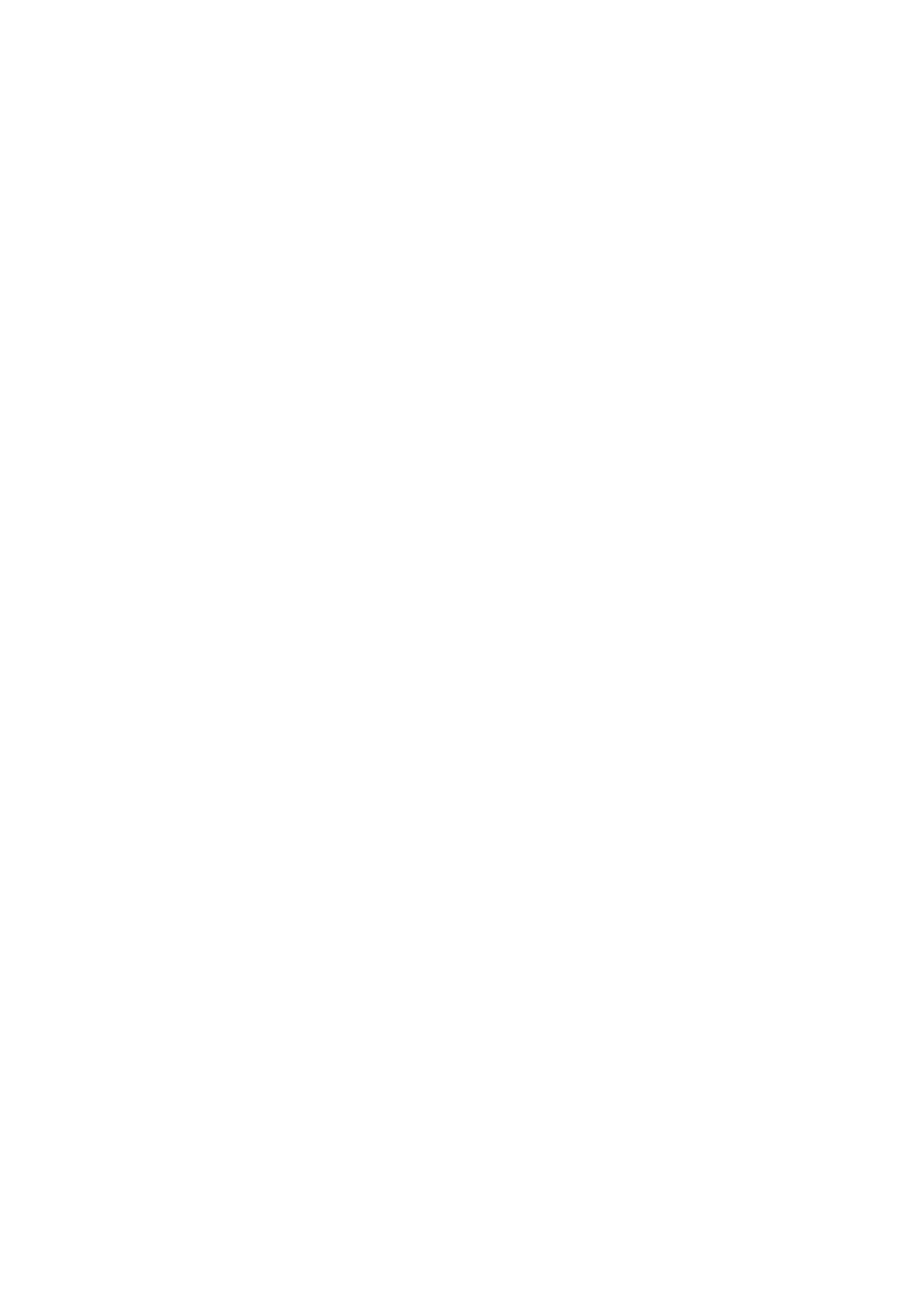| 1. | Foreword by Clive Adamson – Director of Supervision   | 4  |
|----|-------------------------------------------------------|----|
| 2. | Summary                                               | 5  |
| З. | Background                                            | 7  |
| 4. | Seeking fair redress for mis-sold PPI consumers       | 10 |
| 5. | Our supervisory work with larger firms                | 15 |
| 6. | Update on work with medium sized firms                | 17 |
| 7. | Contacting high-risk consumers who haven't complained | 19 |
| 8. | Looking ahead                                         | 21 |
| 9. | Alternative strategy for redressing PPI mis-selling?  | 23 |
|    | <b>10.</b> Conclusion and next steps                  | 25 |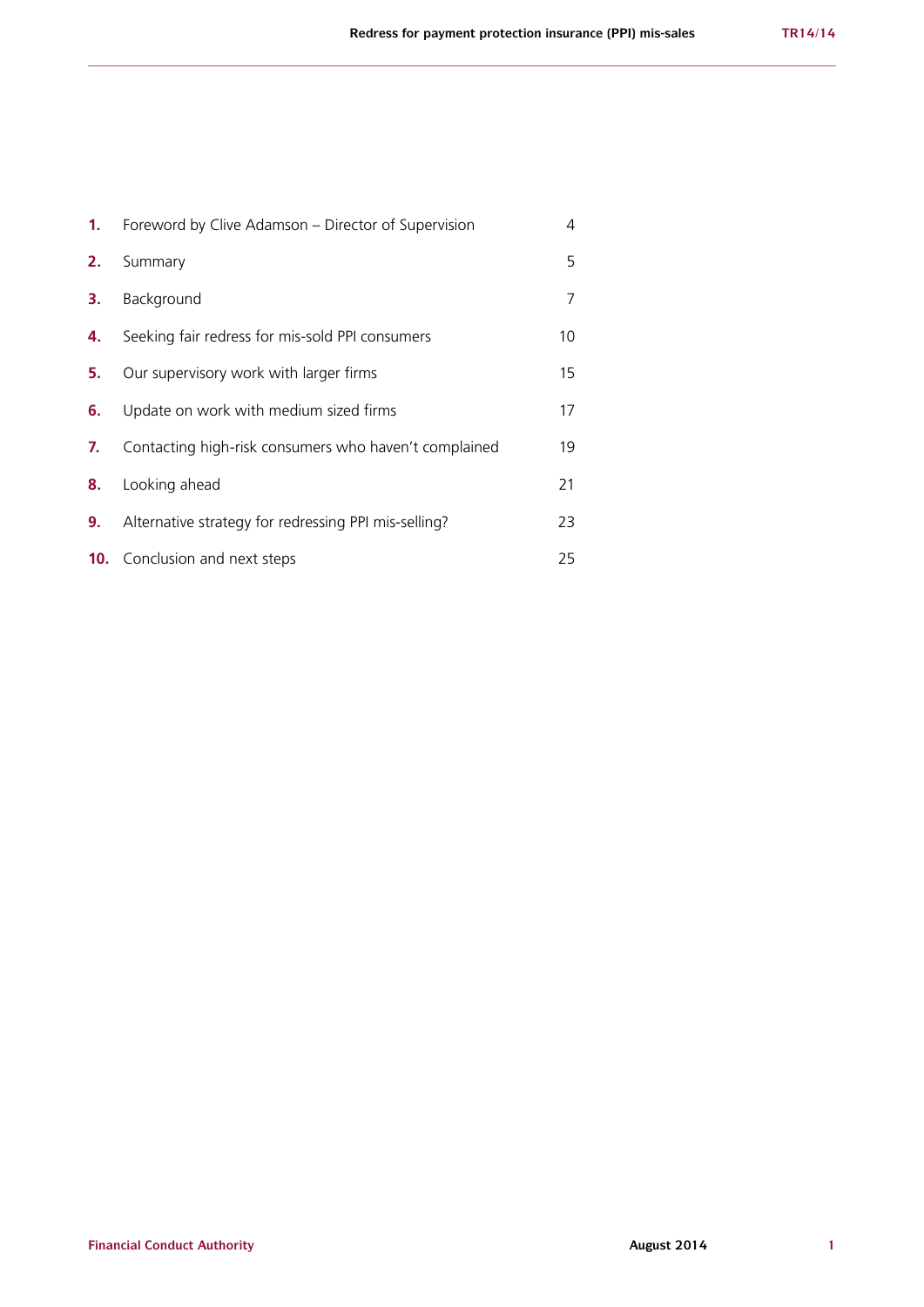Please send any comments or enquiries to:

**The Contract State** 

[PPIreport2014@fca.org.uk](mailto:PPIreport2014%40fca.org.uk?subject=) or write to:

Julian Watts Complex Events Team, Specialist Supervision Financial Conduct Authority 25 The North Colonnade Canary Wharf London E14 5HS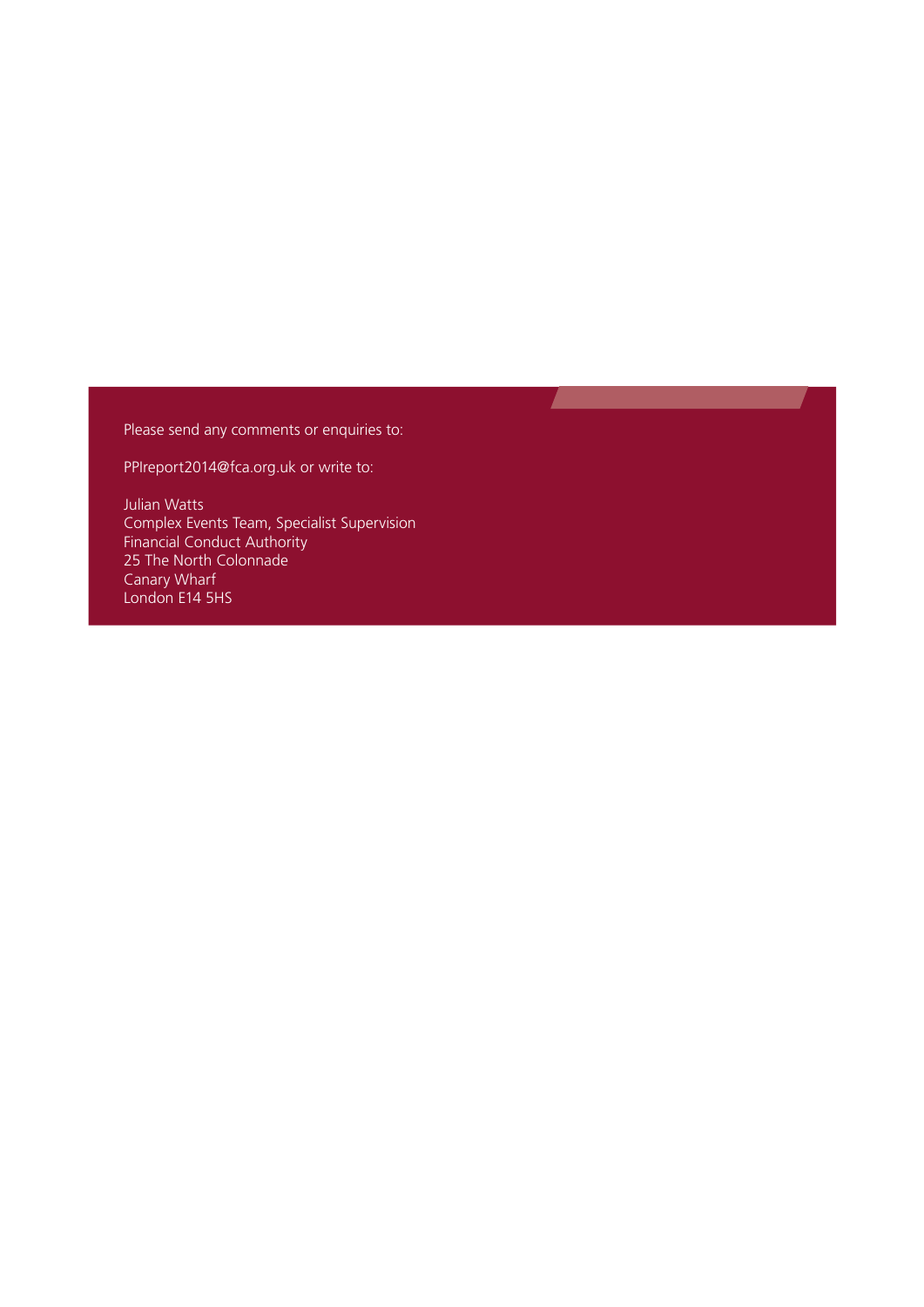# **List of graphs**

| Figure 1 | PPI complaints to firms by year 2007 - June 2014                                                                                            | 10 |
|----------|---------------------------------------------------------------------------------------------------------------------------------------------|----|
| Figure 2 | PPI complaints to firms by month January 2011 - June 2014                                                                                   | 11 |
| Figure 3 | Larger firms' PPI complaint uphold rates by PPI type by month<br>January 2012 - June 2014                                                   | 12 |
| Figure 4 | PPI redress paid by month January 2011 - June 2014                                                                                          | 13 |
| Figure 5 | PPI redress paid by year 2007 - June 2014                                                                                                   | 14 |
| Figure 6 | PPI complaints by month January 2012 - June 2014, highlighting<br>those submitted in response to firms' proactive mailings                  | 19 |
| Figure 7 | PPI redress by month January 2012 - June 2014, highlighting<br>payments to complaints submitted in response to firms'<br>proactive mailings | 20 |
| Figure 8 | PPI complaints from January 2013 to June 2014                                                                                               | 21 |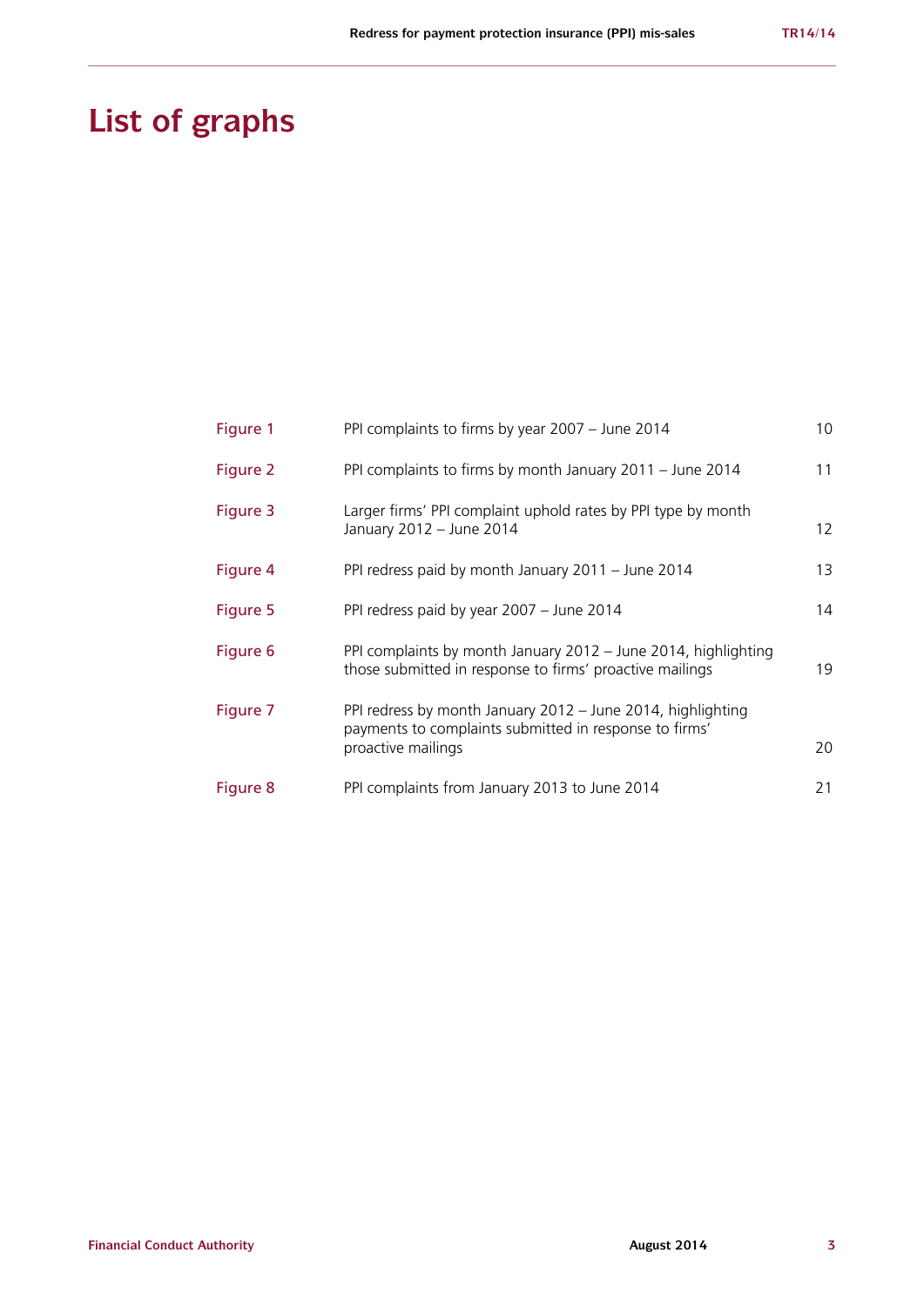### **1. Foreword by Clive Adamson – Director of Supervision**

Payment protection insurance (PPI) has developed into the biggest issue of financial mis-selling in recent years and has significantly damaged public trust in financial institutions. Ensuring that firms put things right by handling PPI complaints fairly is vital to resolving the issue and rebuilding public confidence, and is a priority for the Financial Conduct Authority (FCA).

Much progress has already been made. Firms have now handled over 13m PPI complaints and customers have received over £16bn in redress so far – making it already the largest financial services redress exercise ever undertaken in the UK.

The FCA has remained closely involved in this process, to try to ensure that firms are arriving at the right outcome when considering PPI complaints, and that customers understand any redress offer made or the reasons why their complaint was rejected.

Firms are also proactively sending over 5m letters to customers they have identified as being at high risk of having suffered a past mis-sale but who have not complained. These mailings will have a particularly significant role in addressing remaining areas of detriment, restoring consumer trust and achieving eventual closure of this issue.

Given the scale of the issue, it is unsurprising that there has been a high degree of public interest in, and some critical scrutiny of, our PPI work and its progress. So this report provides our first comprehensive summary of the key statistics concerning PPI complaint volumes and redress.

This report also describes our assurance work with the six larger firms that receive around 80% of PPI complaints. Some of these firms have given us assurance that they have approaches, processes and controls in place which are likely to reliably and consistently deliver fair outcomes to PPI complainants. But some of these firms, while providing fair outcomes to complainants in many cases, have still not assured us on this, and so we are continuing to work closely with them concerning specific aspects of their PPI complaint-handling processes and controls.

We also continue to work closely with the medium-sized firms we reported on in September 2013, to ensure that they too can provide us with sufficient assurance that their PPI complaint handling is delivering fair and consistent outcomes to consumers.

Nearly all of the firms in our project have committed to reassess various sets of PPI complaints which they rejected in past periods when their approach to PPI complaint handling was not necessarily as robust and well controlled as it is now.

We are reviewing the scope and conduct of firms' proactive mailings to high-risk noncomplainants.

By setting out clearly what has been achieved and what remains to be done, we hope this report will reassure stakeholders that the process for consumers to claim PPI redress is working well, and that the PPI issue is now entering what we believe to be its final stages.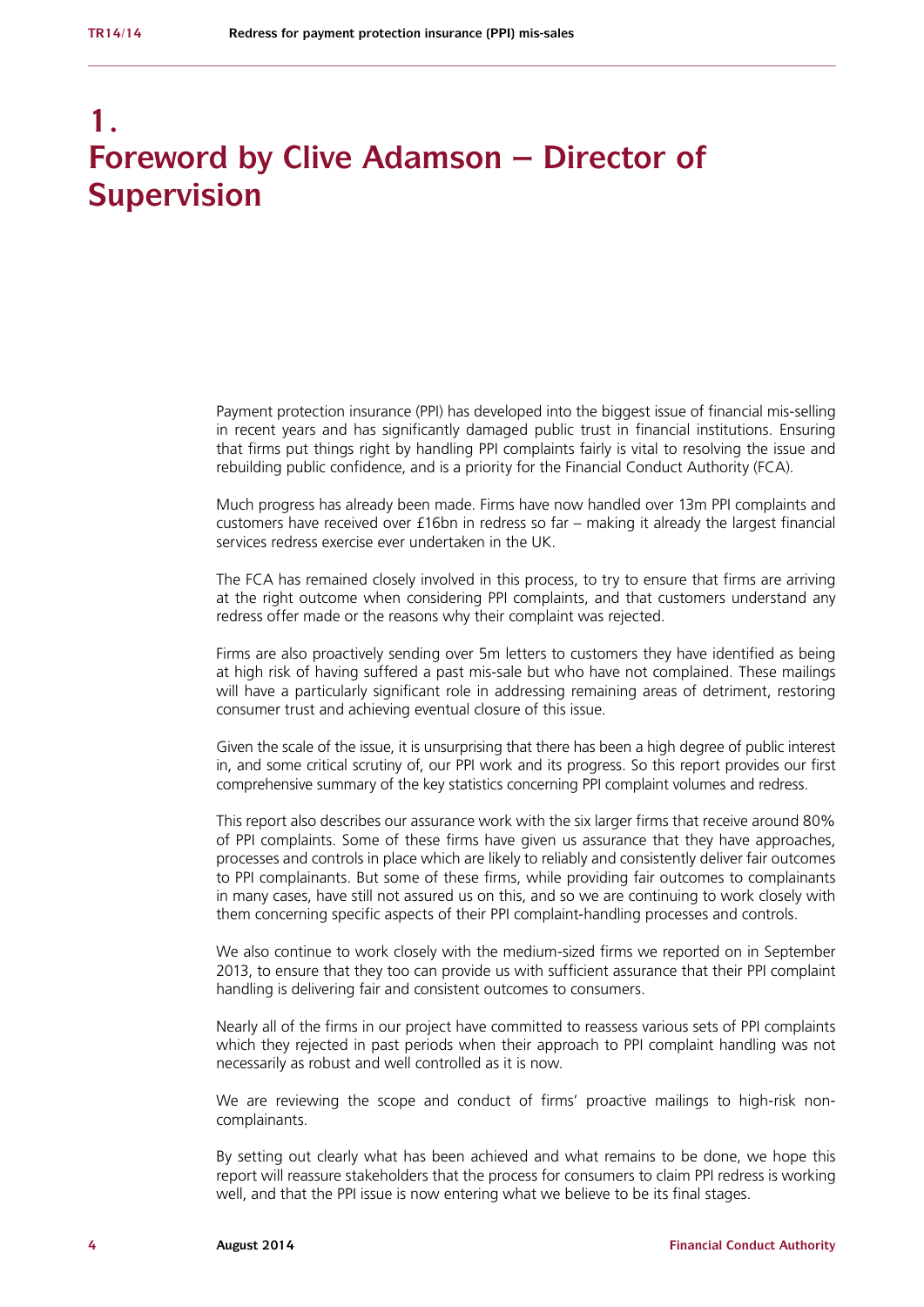## **2. Summary**

#### **Who is this report aimed at?**

This report is for anyone with an interest in PPI (including consumers, consumer organisations, advocates who take forward PPI complaints on behalf of consumers, and firms that sold PPI) and anyone interested in the FCA's performance and accountability.

#### **Key points**

- **•** The process for consumers to claim PPI redress is working well.
- **•** Over 13m PPI complaints have been made to firms since 2007. Firms have upheld around 70% of these complaints and paid over £16bn back into consumers' pockets.
- **•** But there have been shortcomings in the way some firms handled some PPI complaints in certain periods, and this was reflected in too many complaints being rejected in later 2012 and early 2013.
- **•** We have looked very closely at these shortcomings and taken action to ensure they were corrected and that relevant approaches, processes and controls were improved. We used robust supervisory discussion with firms to achieve this but also formal methods to seek assurance where necessary (such as commissioning independent reviews of some firms' PPI complaint handling).
- Our intensive work with firms has led them to improve their assessments of PPI complaints, and this was reflected in higher uphold rates in later 2013 and to date.
- **•** As a result of our work, firms have agreed to reassess 2.5m PPI complaints which they rejected (or potentially paid too little redress to) in earlier periods.
- **•** We continue our intensive work with some firms to seek further assurance about the robustness and consistency of their approach in specific areas where this is still required, including ensuring that their complaint-handling policies and procedures are consistent with learnings from previous Financial Ombudsman Service decisions.
- **•** We continue to be vigilant for any new issues that arise and will act quickly to fully understand them and, where necessary, intervene to make sure consumers get a fair deal.
- **•** Firms have also now sent 3.2m contact letters to high-risk customers who may have been mis-sold PPI but haven't complained, warning them they may have lost out. Customer responses to these contact letters form a significant proportion of current PPI complaints. And firms plan to send nearly 2m more of these contact letters in the coming months.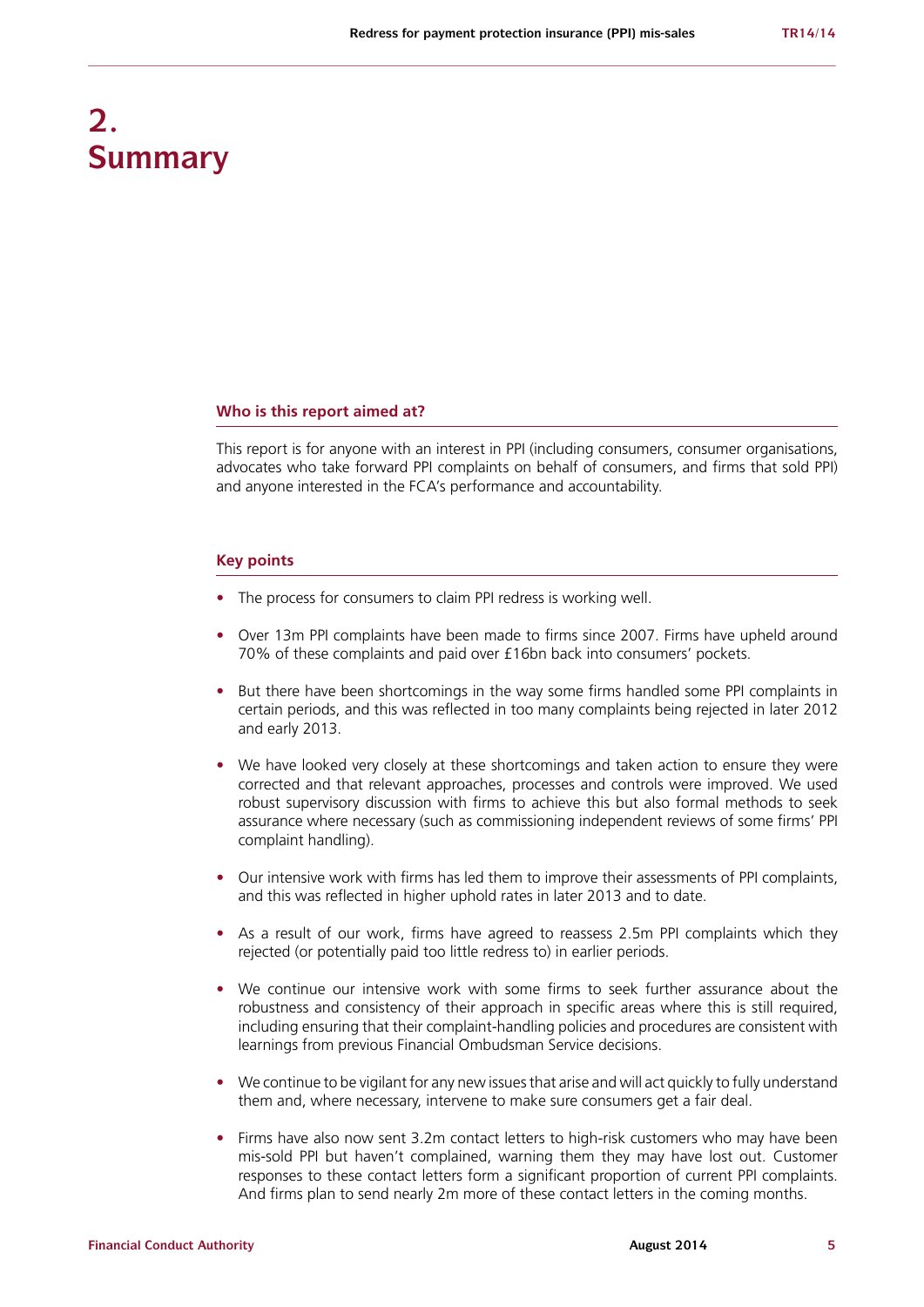- **•** Assessing the fairness and scope of firms' mailings to these high-risk non-complainants is a main focus of our PPI supervisory work in the remainder of 2014, because such mailings are key to redressing remaining areas of consumer detriment from mis-sold PPI.
- **•** If i) the long term falling trend in PPI complaint volumes persists, ii) firms continue to improve their PPI complaint handling, and iii) firms complete their proactive mailings satisfactorily, then we hope to be able to scale down our current intensive PPI redress project work to a more 'business as usual' level of supervision during 2015.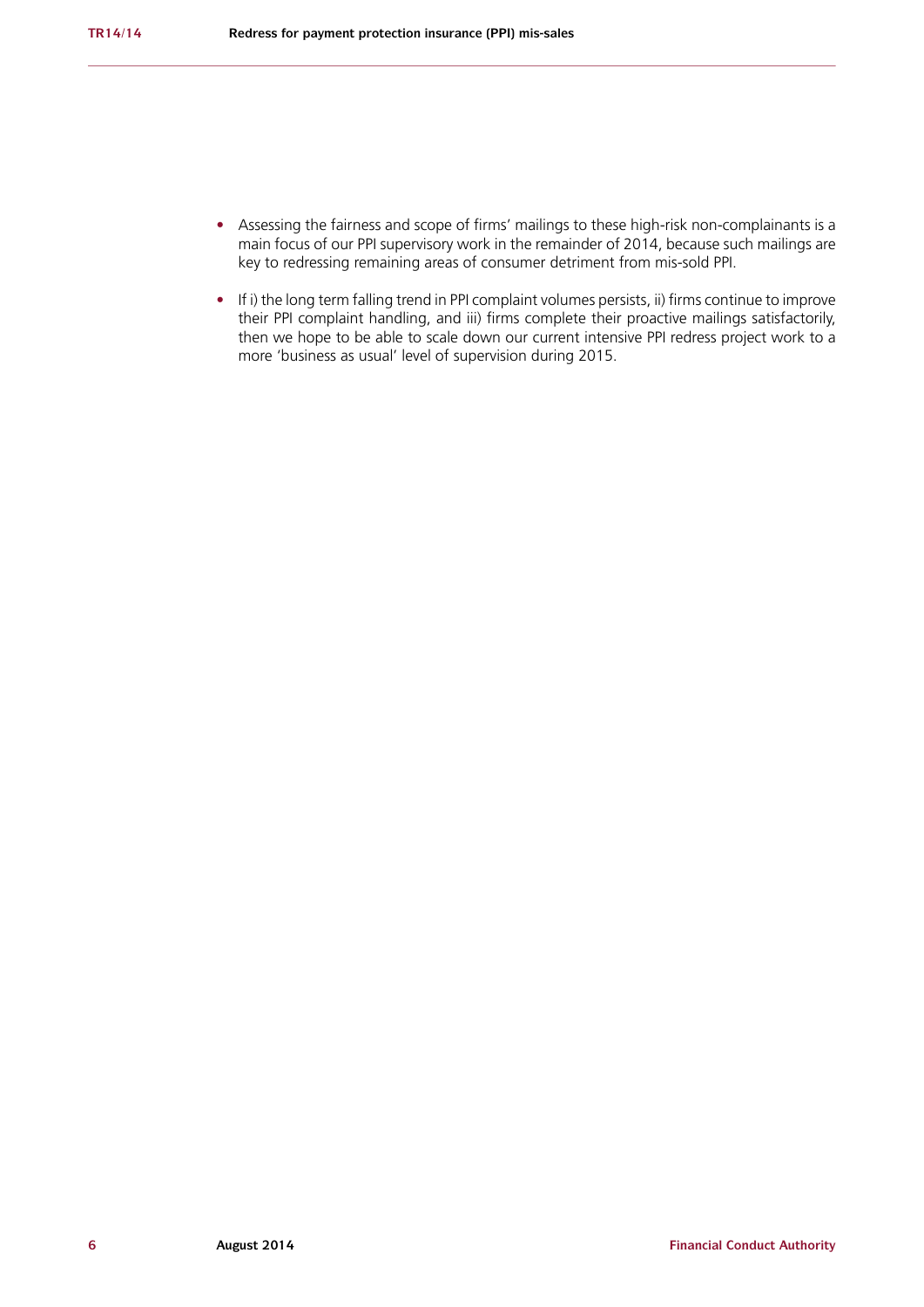## **3. Background**

#### **The PPI product**

PPI was sold to borrowers alongside credit products. It was meant to help repay some or all of their borrowing if they lost their income for a period (if, for example, they had an accident, became unemployed or sick, or died). The most commonly sold types of PPI were single premium policies on unsecured loans (around 48% of all PPI policies sold), credit card PPI (around 36%), and regular premium policies on loans or mortgages (around 15%).<sup>1</sup>

PPI was not a simple product. It had complex pricing (premiums) and benefits, and detailed policy conditions (including eligibility criteria, exclusions from cover and limitations to benefits). Such details meant that PPI was suitable for some consumers but not suitable for all. So firms should have exercised particular care when trying to sell it.<sup>2</sup>

#### **PPI mis-selling and the FSA's actions**

For reasons that were eventually set out in detail by the Competition Commission<sup>3</sup>, PPI proved highly profitable to the firms who sold it (particularly in its single premium form). Too many firms too often failed to give a balanced presentation of the product's pros and cons or ensure that a policy was suitable for the consumer's needs. As a result, PPI sales grew rapidly through the 1990s, peaking in 2004. Around 45m policies were sold between 1990 and 2010, worth £44bn in premiums.

Around two thirds of these PPI sales were made before the Financial Services Authority (FSA) – our predecessor regulator – took on the regulation of general insurance selling (on 14 January 2005<sup>4</sup>). The FSA was aware from the outset of potential issues with PPI, but believed its new regime for general insurance sales would address the concerns that had been raised. The FSA assessed firms' compliance with the new requirements in a thematic review of PPI selling practices in 2005. This identified and set out significant shortcomings in many firms.

<sup>1</sup> For PPI on unsecured and secured loans, the consumer typically had to pay a 'single premium' upfront, which was added to the sum the consumer wanted to borrow. The single premium therefore increased the capital repayments and interest which the borrower had to pay each month during the life of the loan. For rotating credit (credit cards and store cards), premiums were paid monthly and calculated as a percentage of the outstanding balance on the card. For mortgages, the PPI premiums were mostly a 'regular premium' paid monthly.

<sup>2</sup> PPI was sold either directly by the lender or credit card provider, or indirectly via an intermediary (eg a loan or mortgage broker, or finance broker in, for example, a car salesroom or other store). Sales were mainly conducted face to face (including in bank branches) or by telephone, though some sales were made by direct mail or internet.

<sup>3</sup> In its final report on its market investigation into PPI, published on 29th January 2009.

<sup>4</sup> Before this, insurance selling was bound only by a voluntary industry code and the general law. However, our view is that firms' responsibilities in that period had much in common with the FSA's subsequent rules. Also, pre-regulation PPI sales by most firms are covered by FSA and FCA rules concerning fair complaint handling.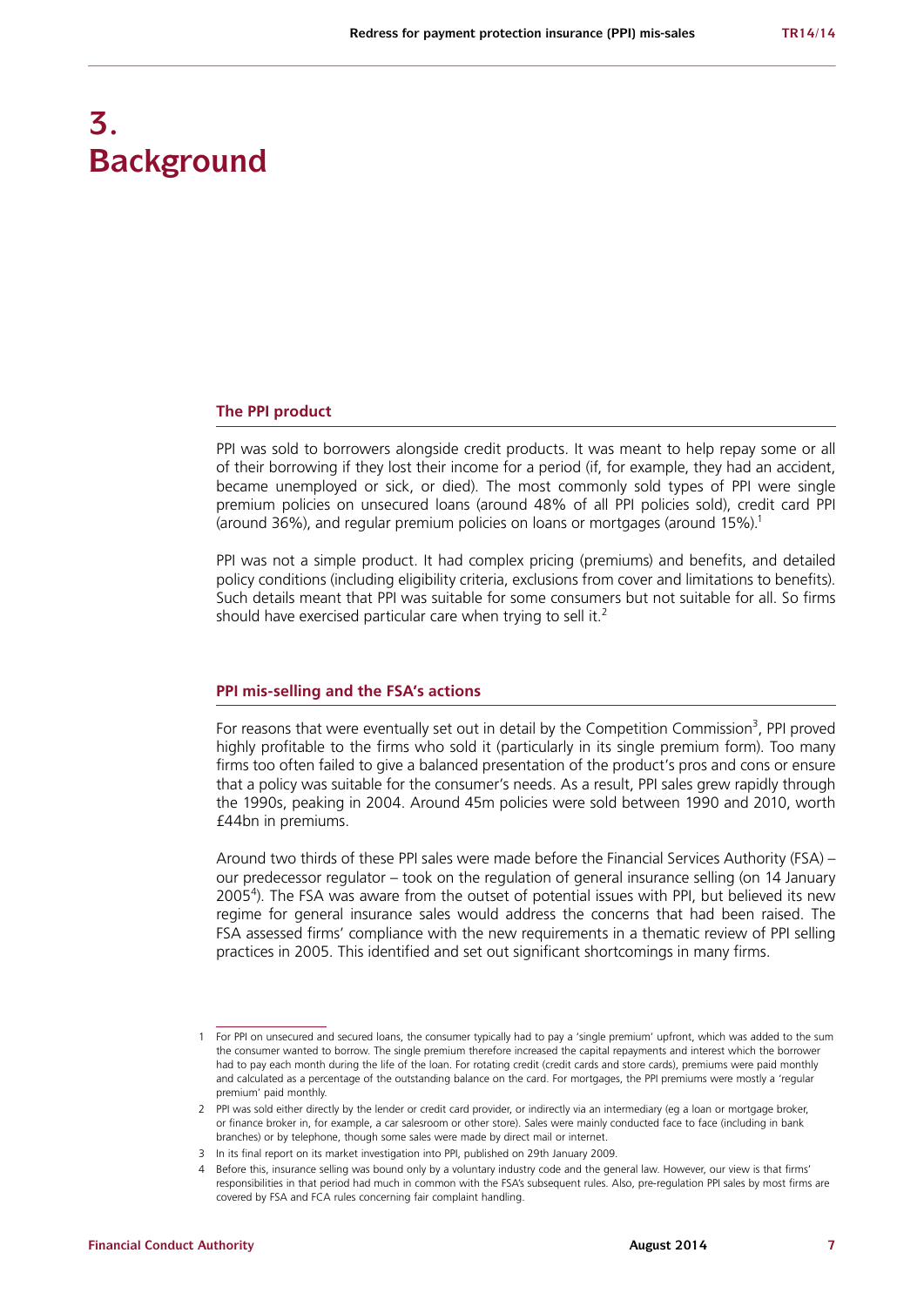During 2006-08, the FSA conducted further extensive reviews (including major mystery shopping exercises) across all sectors of the PPI market. The FSA issued three further updates, explaining the continuing, mainly disappointing, findings from its reviews. The FSA also took enforcement action against 28 firms and seven individuals, with each Final Notice detailing the firms' sales failings and imposing fines.

The extensive selling of PPI finally contracted in early 2009, when the FSA secured an agreement from the industry that it would immediately stop selling single premium PPI. This came ahead of the Competition Commission's proposed prohibitions on selling single premium policies and on selling any PPI at the same time as a credit product. More targeted selling of regular premium protection policies has continued since 2009. Such policies can still meet some consumers' genuine credit protection needs.<sup>5</sup>

The FSA's PPI work then focused on ensuring that firms gave fair assessment, and where appropriate fair redress, to consumers who complained they had been mis-sold PPI. In August 2010, the FSA introduced additional measures to improve significantly firms' handling of PPI complaints.<sup>6</sup> The banking industry challenged these measures in the High Court, but this was unsuccessful and from April 2011 the FSA's supervisory work was able to move forward.<sup>7</sup> The FSA began reviewing whether firms had successfully embedded the new measures and were generating fair outcomes for consumers' PPI complaints.

#### **Lessons learned by the FCA**

In hindsight, the profits generated for PPI sellers were so large that the FSA's warnings and fines were not enough to change firms' behaviour. We factored this conclusion, and other important lessons from the PPI story, into the design and approach of the new Financial Conduct Authority (launched in April 2013).<sup>8</sup> We have discussed these changes at length in previous publications<sup>9</sup>, but, to summarise, we learned that we needed to:

- **•** conduct more market analysis, so we can reach a better understanding of whether they are operating well and of how best to resolve any market problems we identify
- **•** seek out the root causes of problems and deal with them at an early stage, because prevention is better than cure
- **•** make more use of our regulatory judgement

<sup>5</sup> In January 2013, the FSA and Office of Fair Trading published joint guidance setting out risks and factors for firms to take into account when designing a new generation of payment protection products.<http://www.fsa.gov.uk/static/pubs/guidance/fg13-02.pdf>

<sup>6</sup> Policy Statement 10/12 set out once more the common failings in the sale of PPI that the FSA had observed and also how firms should assess fairly the merits of PPI complaints and calculate fair redress for upheld complaints.

<sup>7</sup> In October 2010, the British Bankers' Association (BBA) and Nemo Personal Finance Ltd applied for a judicial review of the FSA's measures, which they claimed rested on certain errors of law. The case was heard in January 2011. Mr Justice Ouseley handed down judgment on 20 April 2011 and rejected the BBA's and Nemo's claims. His decision was not appealed by them.

<sup>8</sup> During 2013, Sub-committee J of the Parliamentary Commission on Banking Standards (PCBS) took extensive evidence concerning banks' selling practices concerning PPI and other products, including testimony from chief executives. The PCBS's final report (in June 2013) stressed the need for improvement in selling standards and other conduct and made a number of recommendations about how to achieve this. The FCA responded to the PCB's report and recommendations in October 2013 [http://www.fca.org.uk/static/](http://www.fca.org.uk/static/documents/pcbs-response.pdf) [documents/pcbs-response.pdf](http://www.fca.org.uk/static/documents/pcbs-response.pdf)

<sup>9</sup> <http://www.fca.org.uk/your-fca/documents/approach-to-advancing-its-objectives>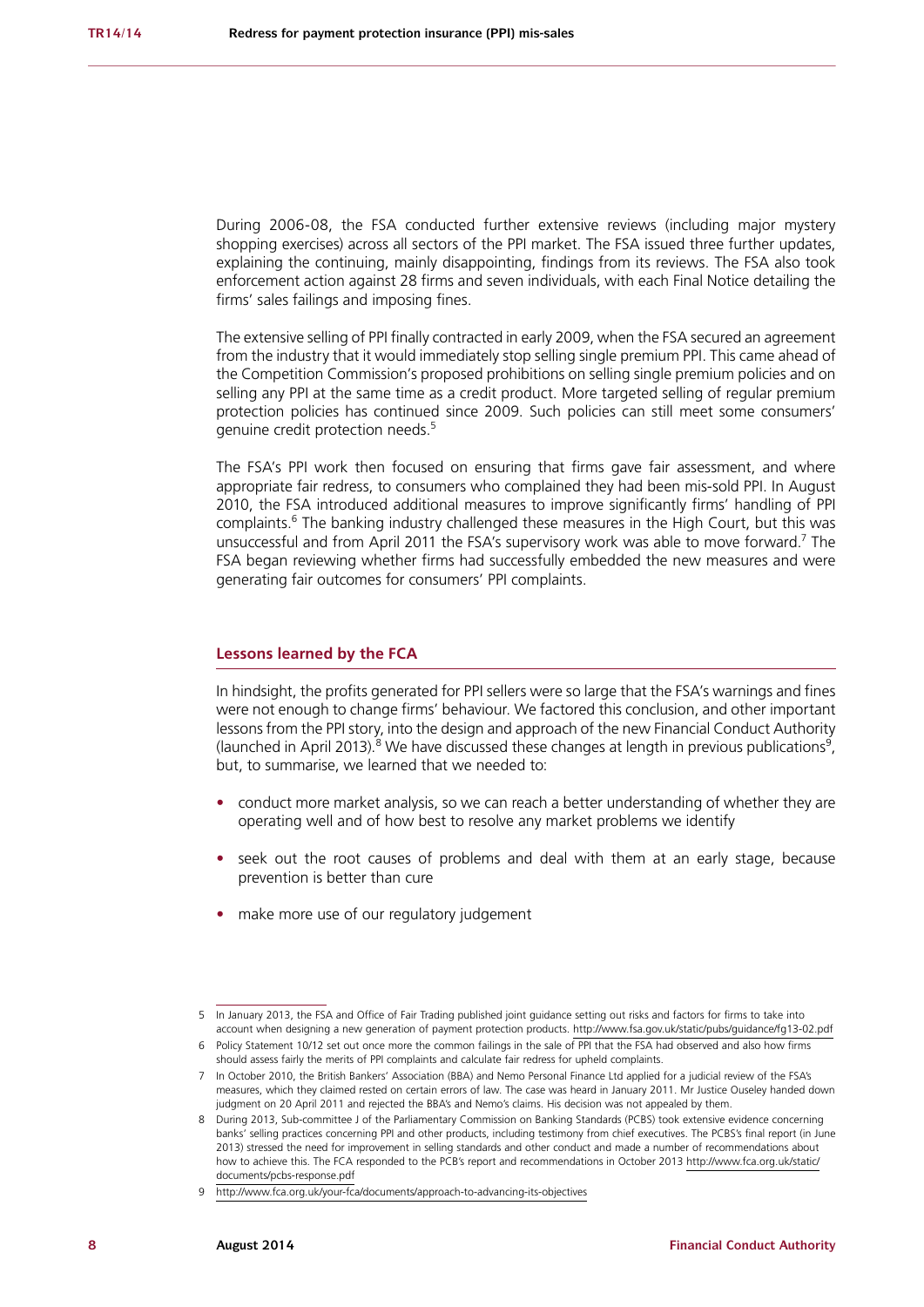- **•** promote competition in the interests of consumers, which will enable us to take a wider range of more effective actions to address complex issues like PPI in future
- look more closely at the risks to consumers from products' features and design, including restricting their availability where this is necessary to protect consumers
- **•** pursue a more intrusive supervisory framework which closely examines the largest firms' business models (to see where they are making profits or seeking growth), culture (to ensure this puts consumers at the heart of the business model), and financial incentives to staff (an important potential driver of mis-selling)<sup>10</sup> and
- engage more directly with consumers and their representatives, so we can understand their concerns, and be more informed about consumers' actual behaviour.

<sup>10</sup> In 2012, the FSA reported the findings of an industry-wide review of sales incentives. This work led to guidance for firms and, in November 2013, to the FCA fining Lloyds Bank £28m for serious failings in its controls over its incentive schemes for advised sales of investment and protection products. At the time this was the largest fine imposed for retail conduct failings and reflected the fact that there had been numerous previous warnings to the industry (including in respect of PPI) about the importance of managing incentives schemes. In March 2014 we published a follow-up report, noting significant progress by firms but also the need for more to be done: [http://www.fca.org.uk/news/tr14-4-risks-to-customers-from-financial-incentives.](http://www.fca.org.uk/news/tr14-4-risks-to-customers-from-financial-incentives)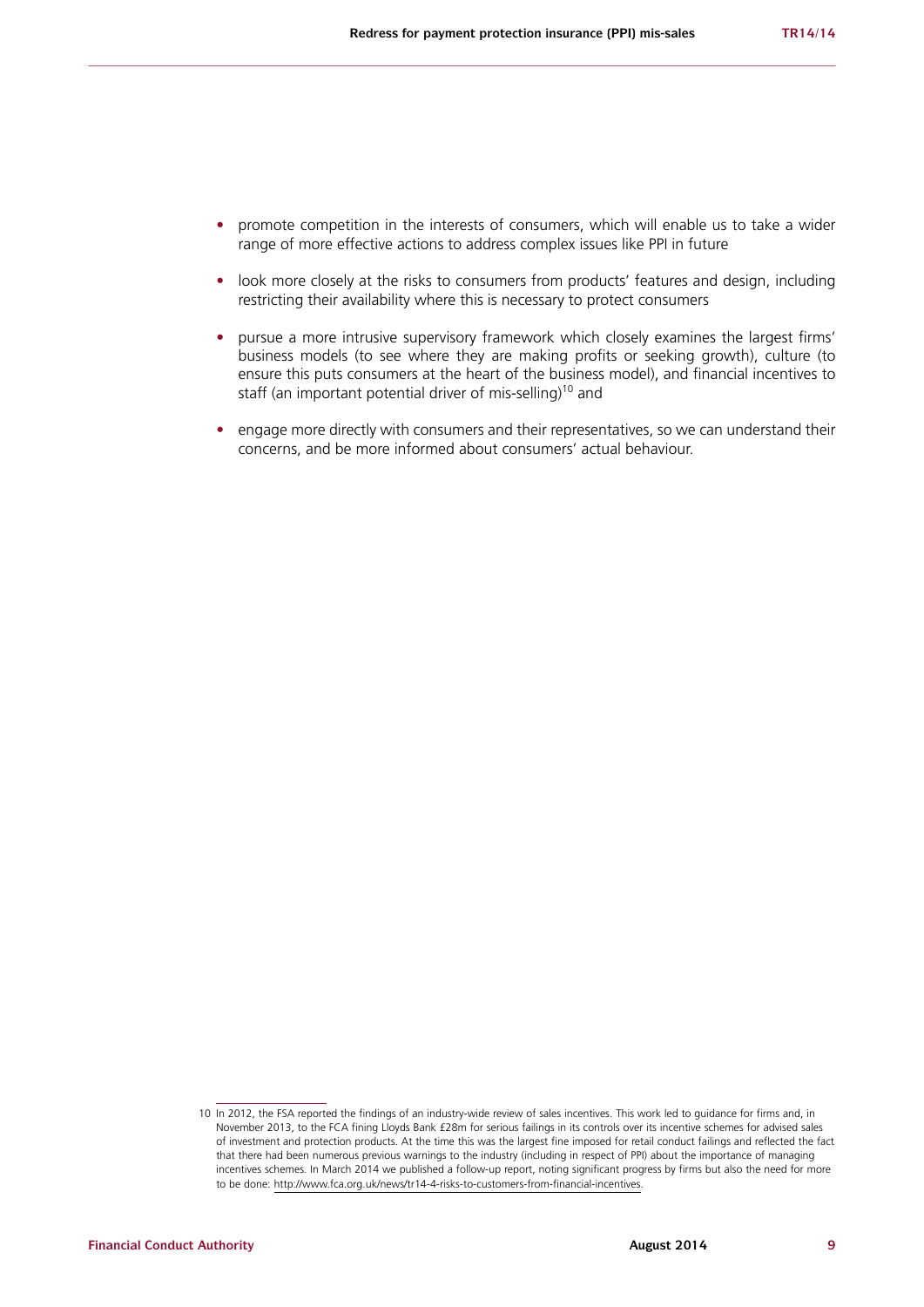# **4. Seeking fair redress for mis-sold PPI consumers**

The PPI redress project has focused on 24 firms that together receive around 96% of PPI complaints and from whom the FSA and FCA have gathered PPI complaint statistics since 2011. These firms include six larger firms that receive around 80% of PPI complaints, and 18 medium firms that receive around 16%.

#### **PPI complaint volumes**

PPI complaints grew rapidly during and after the High Court case (in January 2011), influenced by the growing activity of claims management companies and their advertising encouraging consumers to complain. In all, over 13m PPI complaints have been made to firms since 2007.



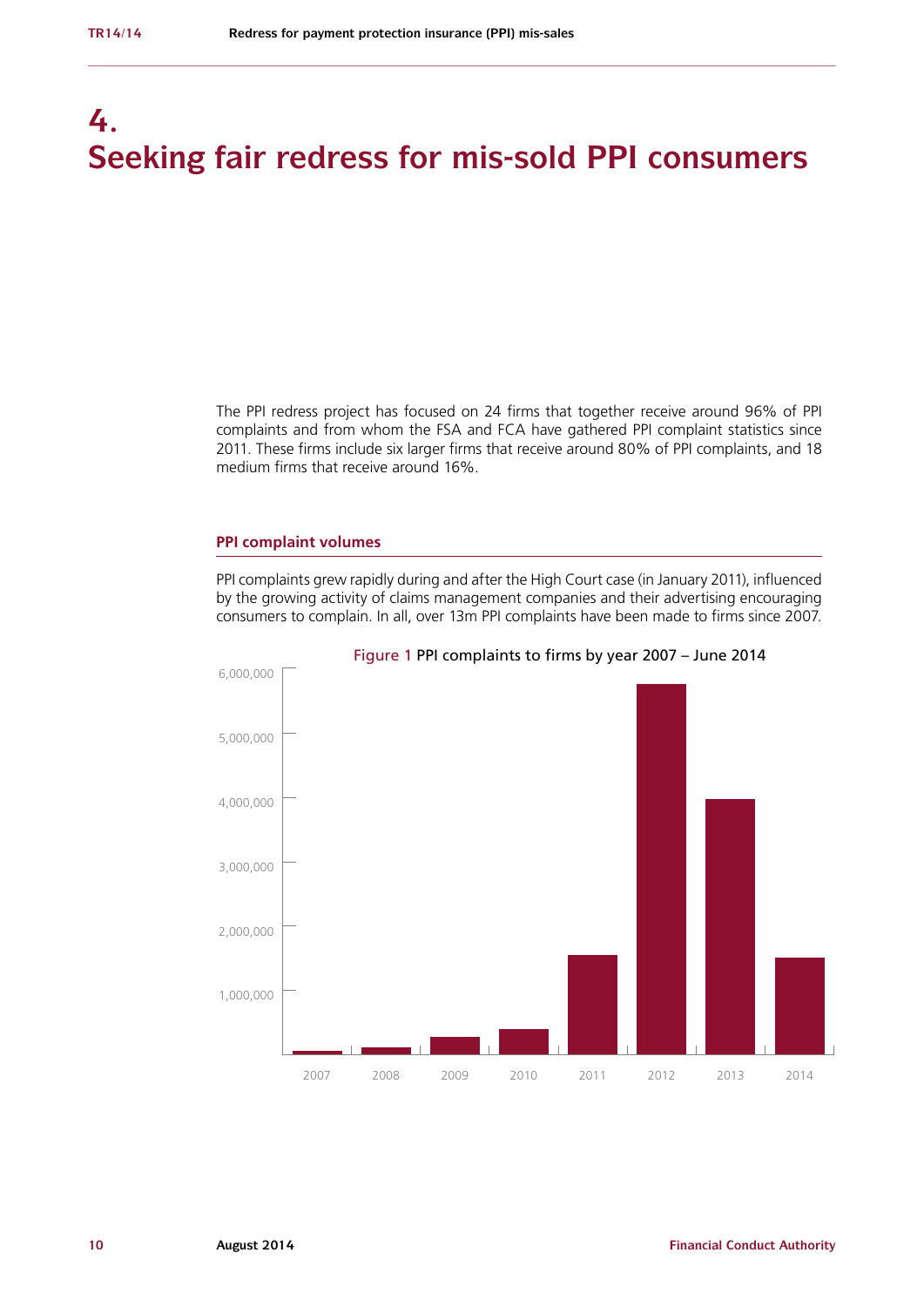

The trend in monthly PPI complaint volumes to firms since 2011 can be seen in Figure 2.

#### **Firms' PPI complaint uphold rates**

The outcome of firms' decisions about PPI complaints – in particular the proportion of complaints which the firm upholds in favour of the consumer – is an important factor in our risk assessment of firms' PPI complaint handling. We do not have 'targets' for firms' uphold rates. However, where a firm has generated significantly lower uphold rates than its peers for example, or there has been a significant fall over time in its uphold rate, we have been prompted to look closely at its underlying approach to assessing PPI complaints and to see whether this approach is consistent and fair.

Overall, around 70% of PPI complaints have been upheld by firms to date. But uphold rates have fluctuated significantly over time. In the months following the High Court decision (in April 2011), the larger firms mainly made 'goodwill' payments to most PPI complaints – ie paid redress without assessing their merits – so as to deal quickly with the large volumes (including the many cases that firms chose to put on hold during the court proceedings). This led to over 90% of cases being redressed at that time.

Then in 2012, having rolled out extensive PPI complaint-handling operations and detailed procedures, the larger firms mostly began assessing the merits of individual PPI complaints. This change of approach led to a significant fall in upholds, with the average uphold rate declining to 60% by late 2012 but with some firms' rates falling lower. These trends informed the intensive supervisory work we were undertaking to seek assurance concerning the fairness of firms' PPI complaint handling and consumer outcomes (see Chapter 5).

This intensive assurance work remains ongoing, but as a result of it, uphold rates increased significantly in later 2013.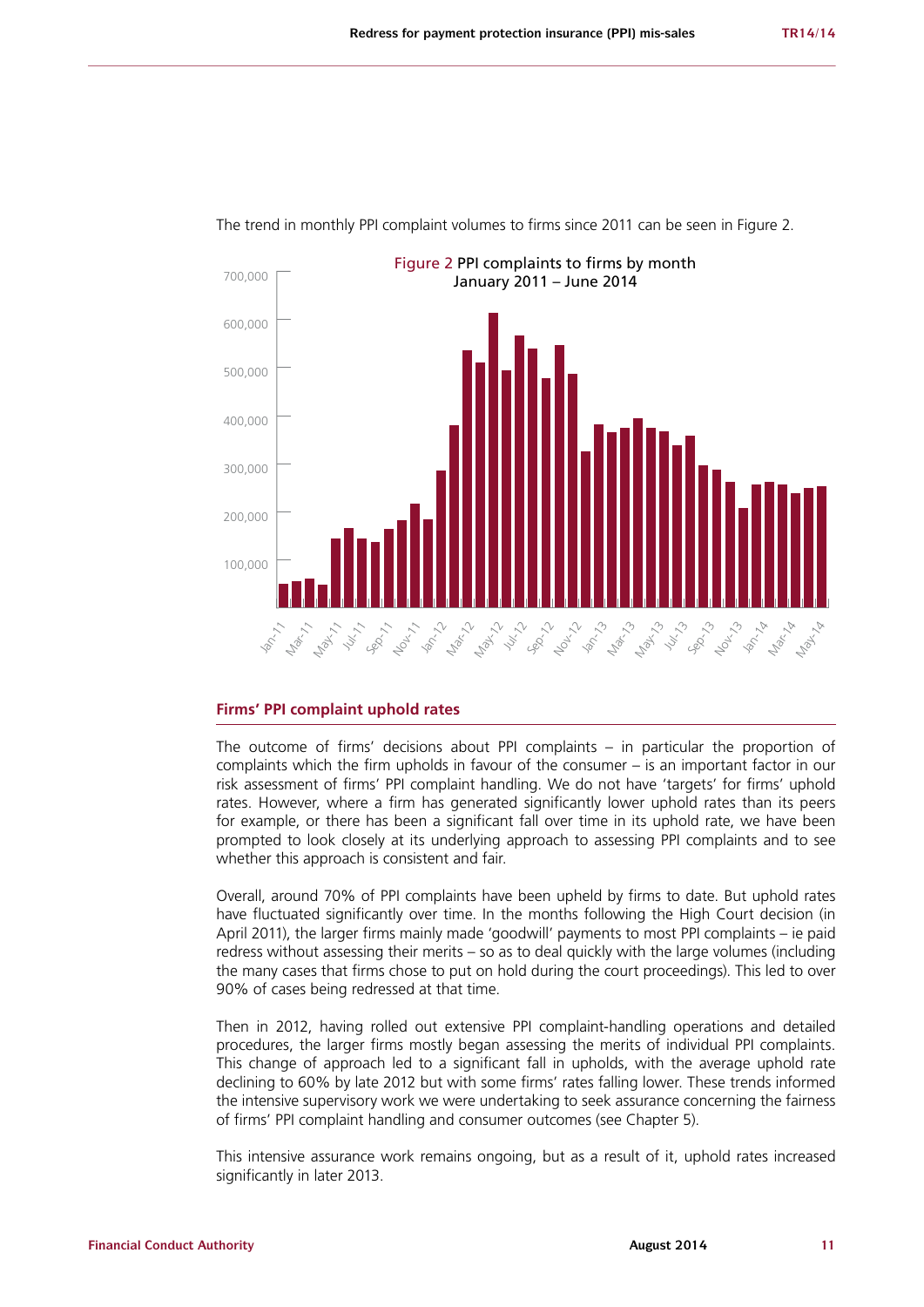

These trends through 2012-2013 and to date can be seen from Figure 3, which shows the larger firms' uphold rates for complaints about different types of PPI product.

Looking at the detailed data behind this graph, and in the context of our wider assurance work with the larger firms, we note that:

- **•** The uphold rate for the single premium PPI products (the type we previously assessed as most prone to poor selling practices) is now around 85%, and consistent across the larger firms. We are comfortable with most aspects of their approaches to these complaints.
- **•** The uphold rate for credit card PPI is now over 60%, but there is a range of rates across firms. While comfortable with some firms' approaches to these complaints, we are working intensively with others to seek further assurance about their approach.
- **•** The uphold rate for the regular premium mortgage PPI product (the type we previously assessed as least prone to poor selling practices) is now around 50%, and we are comfortable with most firms' approaches to these complaints.

#### **PPI complaint outcomes at the Financial Ombudsman Service**

The Financial Ombudsman Service (the ombudsman service) has now received over 1m PPI cases from consumers who were dissatisfied with the responses they received from firms to their complaints. This equates to around one quarter of the PPI cases rejected by firms.<sup>11</sup> The outcome of firms' PPI cases at the ombudsman service – in particular the proportion of a firm's decisions overturned by the ombudsman service in favour of the consumer – is another

<sup>11</sup> In practice not all PPI cases at the ombudsman service concern rejected complaints: a growing proportion concern the redress sum offered by firms for upheld complaints. We are working closely with firms to correct any shortcomings in calculating redress. We note that several banks now enclose a pamphlet (developed by Which? and MoneySavingExpert) in redress offer letters to consumers, to help them understand the offers and identify any errors.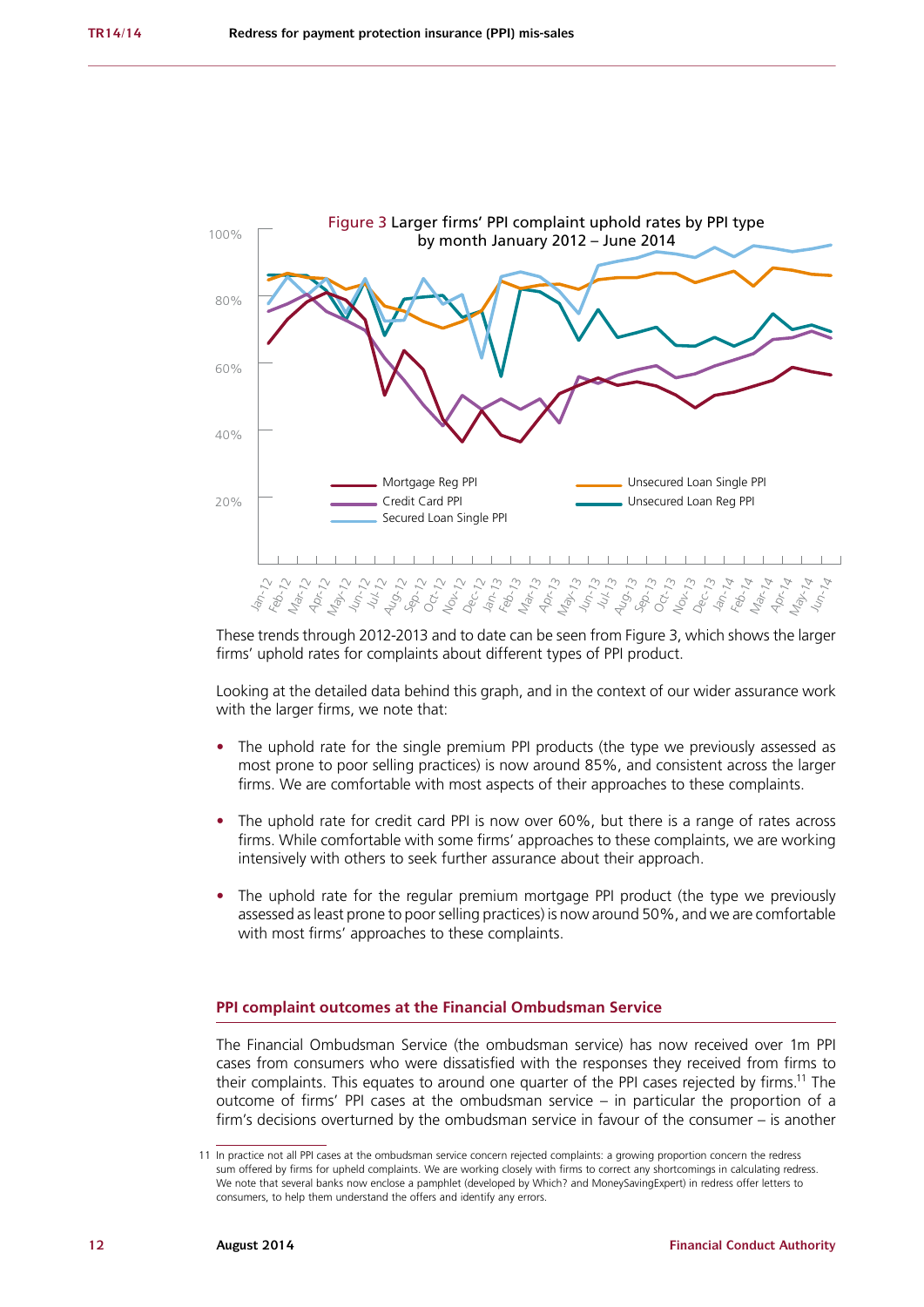important factor in our risk assessment of firms' PPI complaint handling.<sup>12</sup> It serves as an independent cross-check on the fairness of firms' decisions about PPI complaints.

Firms' average PPI overturn rate at the ombudsman service has improved, from 88% in the second half of 2011, to 60% in the second half of 2012, to 56% in the second half of 2013. We anticipate a further year on year improvement in the second half of 2014.

We have worked closely with the ombudsman service throughout, sharing our respective experience and understanding of PPI issues as appropriate to advance our respective statutory objectives and provide coherent and consistent feedback to firms and consumers.

#### **PPI redress paid**

The trend in monthly redress paid reflects (at a roughly two month lag) the interaction of the trend in complaint volumes and the trend in uphold rates.



12 It is important to note that a firm's overall PPI overturn rate at the ombudsman service is also influenced by: i) The mix of its PPI sales and complaints: for example, during 2012 and first half of 2013, the ombudsman service overturned in favour of the consumer around 60% of firms' decisions about mortgage PPI complaints, 70% for credit card PPI, 80% for secured loan PPI, and nearly 90% for unsecured loan PPI; this reflects the different risks of poor selling and outcomes which the various types of PPI presented; and ii) the fact that, from time to time at the invitation of the ombudsman service, large firms agree to reassess large sets of similar PPI complaints, to ensure their decisions on these cases are in line with the ombudsman's approach. This can lead to large volumes of cases being settled with the payment of redress, bringing positive outcomes (of reducing the ombudsman service's workload and giving quicker redress to the consumer) but still counting as 'overturns'.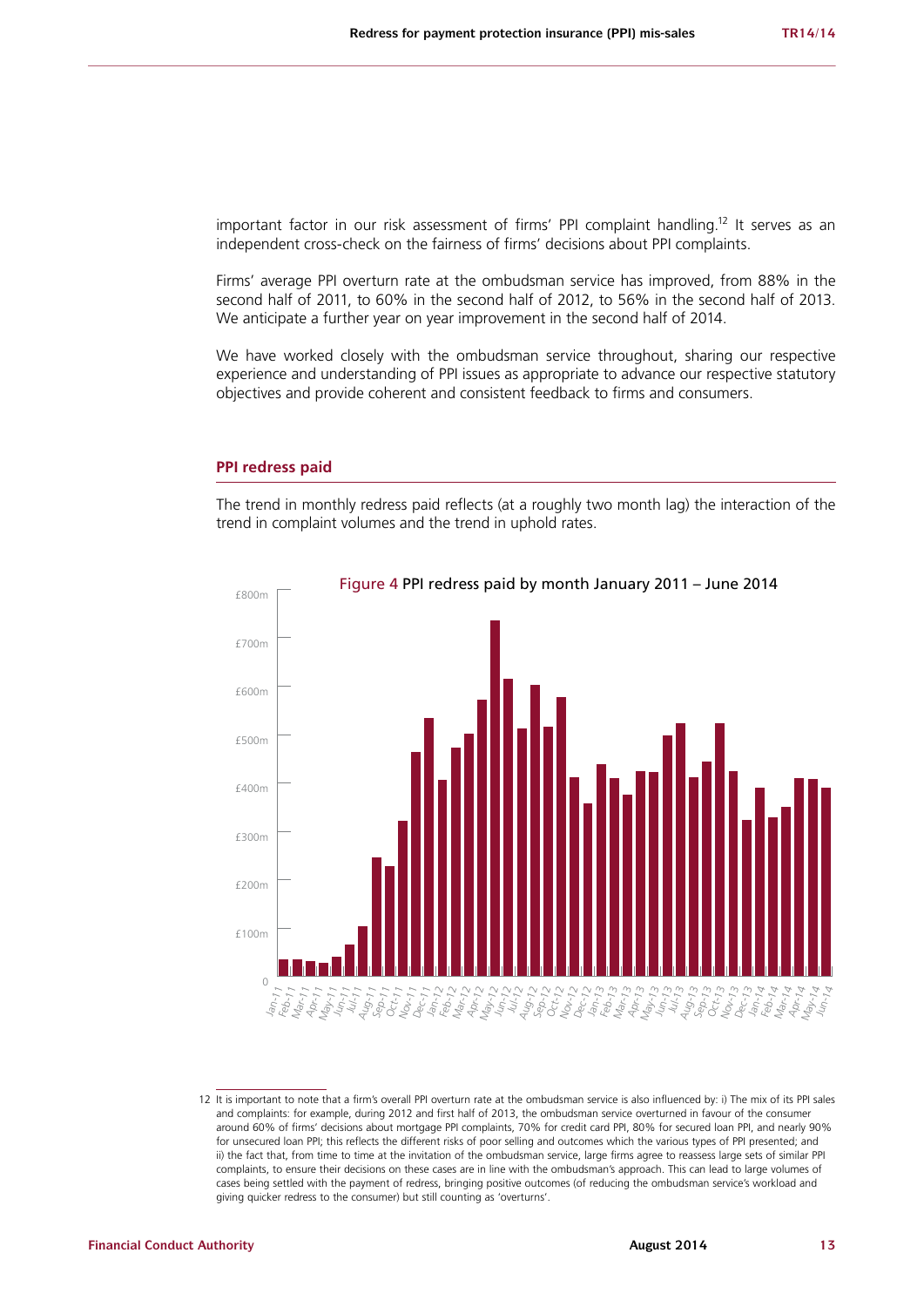

In total, firms have so far paid PPI complainants over £16bn of redress, most of it since 2011.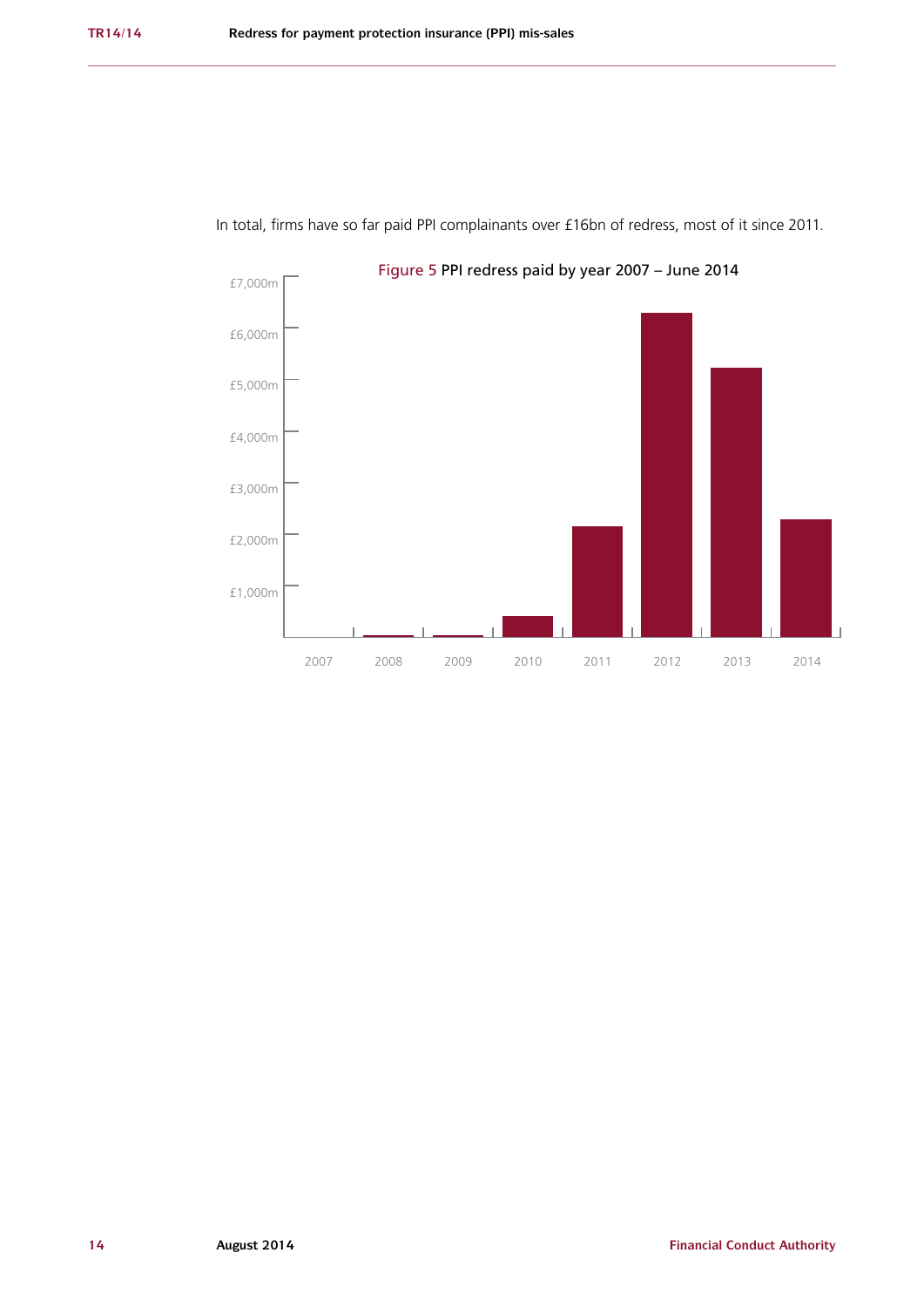# **5. Our supervisory work with larger firms**

We expect firms' senior management and Boards to ensure they have clear ownership and effective oversight and control of PPI complaints, so that fair and timely outcomes are delivered for consumers who complain.

Since 2012, we have worked intensively with six larger firms who receive around 80% of PPI complaints, seeking assurance about the consistency and fairness of their PPI complaint handling approaches and processes.

We viewed the information they provided in the context of the firms' uphold rates for different types of PPI complaints, their record at the ombudsman service, and the wider intelligence we receive from various sources, including claims management companies. We also held regular meetings with the executives in each firm accountable for PPI complaint handling. In some cases, we conducted our own review of samples of their PPI complaint decisions.

Some of these larger firms have now assured us of the overall fairness and consistency of their PPI complaint handling approach and controls. They gave us this assurance by providing extensive evidence of their PPI complaint handling processes and procedures, their quality assurance frameworks, their compliance and internal audit reports, the extent and effectiveness of the review work commissioned from external consultants, and the corrective measures they had taken in light of the findings from those reports and reviews. But we have asked these firms to make certain specific further improvements, for example to:

- **•** their decision-making concerning particular specific scenarios that feature in some types of PPI complaint, and to their redress calculations in certain scenarios and
- the quality and clarity of the final decision letters they send to complainants (to ensure these are clear, fair and not misleading).

We have also asked these firms to provide us with formal attestations (from their responsible senior executives) that they have completed the specific necessary corrective changes and are now in full compliance with our rules on the fair handling of PPI complaints.

The remaining larger firms, while providing fair outcomes to complaints in many cases, have not yet given us this level of assurance. Having reviewed all the material and data they provided to us, we are still working with these firms to confirm that they have, for example:

**•** designed adequate corrective work in light of the results from the internal and external reviews they have carried out, and overseen this work robustly to ensure that corrections are effectively delivered and implemented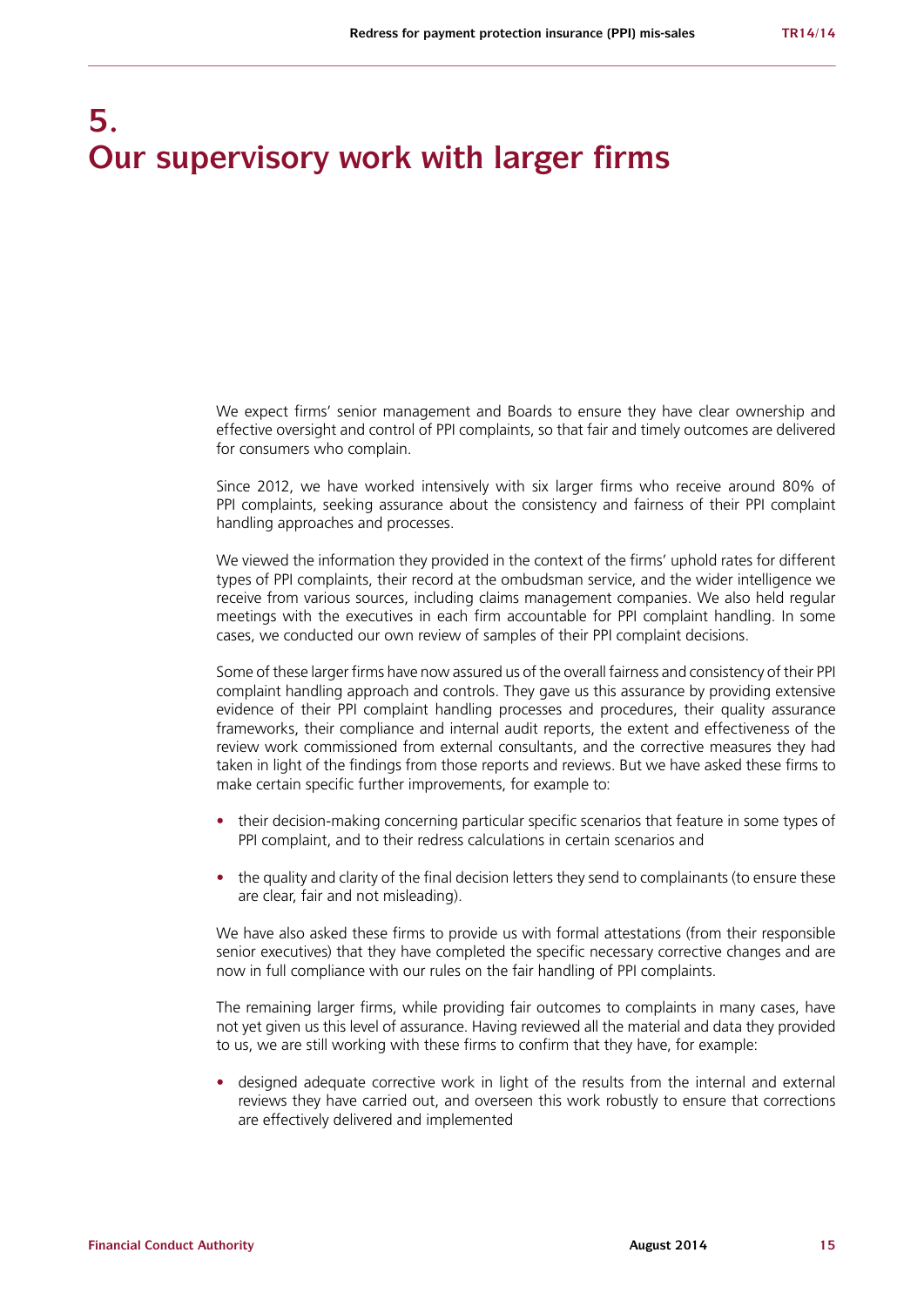- **•** given their complaint handlers guidance on how to make fair decisions in various types of scenario that is sufficiently balanced and clear, including about how to appropriately incorporate results from root cause analysis of recurrent past sales failings into decisions on individual PPI complaints and
- **•** exerted sufficiently robust quality control over PPI complaints decisions.

We have asked independent external consultants to probe these remaining firms' approaches and practices through large scale reviews.<sup>13</sup> Such a review tests these aspects in detail and sets out the nature of any significant shortcomings in the firm's approach to, or controls over, its PPI complaint handling. Corrective actions are then agreed with the firm in light of those shortcomings and we also ask the independent reviewers to sample and test the changes then made by the firm. This is to assess whether the firm has properly implemented the changes and is delivering improved consumer outcomes in practice.

These firms are currently at different points of this cycle of assessment, correction and followup. We are likely in due course to ask these firms to provide us with formal attestations (from their responsible senior executives) that they have completed all necessary corrective changes and are now in full compliance with our rules on the fair handling of PPI complaints.

Despite firms' commitment to making improvements, where we have identified very serious past failings in firms' PPI complaint handling we will consider taking more formal regulatory actions. We would also expect firms to significantly reduce deferred awards and/or future bonuses to the senior executives accountable for those failings.<sup>14</sup>

The larger firms have committed to reassess, under their current process, over 2m PPI complaints which they had rejected (or potentially paid too little redress to) in earlier periods, and pay those complainants (more) redress where appropriate.

<sup>13</sup> Such external consultant reviews are an important supervisory tool we can use where an independent assessment of a particular issue in a regulated firm is appropriate. We control the scope of the review and the regulated firm pays the costs. When deciding whether we need to require such an external review, we will consider factors such as the scale of the issue, whether we feel we have enough information to be sure we understand the risks concerning the issue, and whether the firm has the skills and willingness to do any investigative or remedial work itself.

<sup>14</sup> Technically speaking, such reduction of future bonuses or deferred awards is called 'applying *malus*'.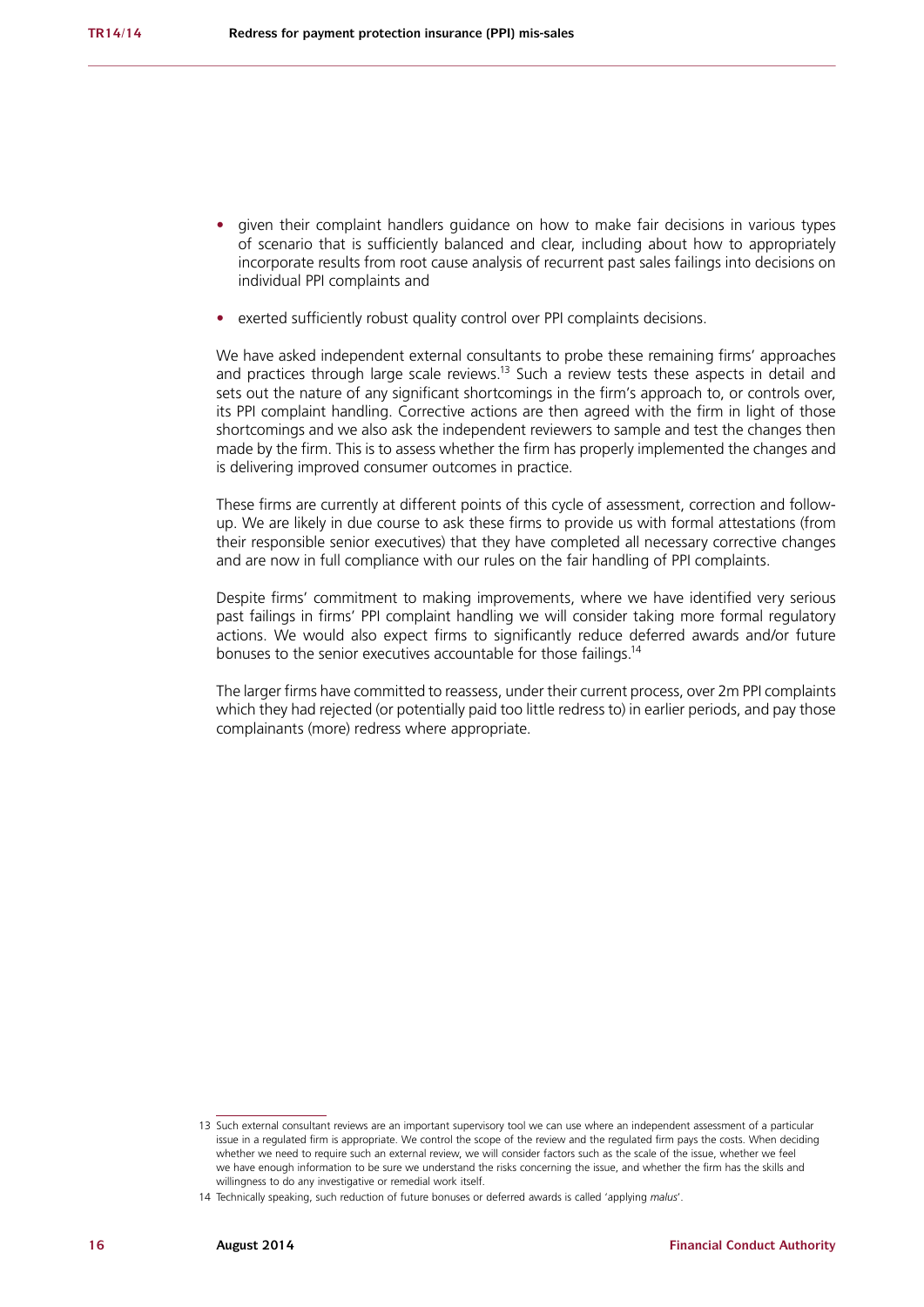# **6. Update on work with medium-sized firms**

In September 2013, we reported on our work among 18 medium-sized PPI firms.15 This involved assessing samples of the firms' PPI complaint files, to test whether their decision making and redress calculations were delivering fair outcomes to consumers. From our outcome testing, we identified six of these firms as mainly delivering fair outcomes to PPI complainants, but 12 firms as posing a high risk of consumer detriment. Since then, we have followed up with all 18 firms, providing them with individual feedback on our findings.

We asked each of the 12 high-risk firms to tell us why the complaint-handling failings had occurred and how they intended to correct those failings. We also asked them to reassess customers whose complaints had potentially been rejected unfairly, or who had been paid too little redress, and pay them (more) redress where appropriate:

- **•** The responses from some of the 12 firms have provided us with significant assurance concerning their senior management teams' understanding of the issues and commitment to correcting these and providing improved consumer outcomes. We have asked these firms to provide us with: formal undertakings (from their responsible senior executives) that they will carry out the specific necessary corrective and remedial actions; and formal attestations in due course that they have completed those changes and are now in full compliance with our rules concerning the fair handling of PPI complaints.
- **•** The responses from some others among the 12 firms did not assure us sufficiently concerning their senior managements' understanding of the issues or commitment to correcting them. So we instructed these firms to commission external consultant reviews of their PPI complaint-handling process, to ensure that shortcomings are fully identified and that a detailed programme of correction and redress is designed and implemented. The external consultants will also, in due course, check a sample of the PPI complaints being assessed through the revised complaint-handling process, to ensure that it is now giving fair and consistent outcomes.
- For the remainder of the 12 firms we are currently still assessing their responses and obtaining further information from them where necessary. If, upon the conclusion of this assessment, we feel that we still lack assurance about their approach, we will use appropriate regulatory tools in each case to ensure improved consumer outcomes.

Among the six firms that we originally identified as mainly delivering fair outcomes, we nonetheless fed back to some who were not always calculating redress fairly because they were not taking fully into account the cumulative impact of multiple single premium PPI policies in a chain of refinanced loans. We are satisfied that the corrective and remedial plans proposed by these firms concerning this narrow but important redress issue are fair and robust. We will not assess or follow up further on these firms' action plans.

<sup>15</sup> <http://www.fca.org.uk/your-fca/documents/thematic-reviews/tr13-7>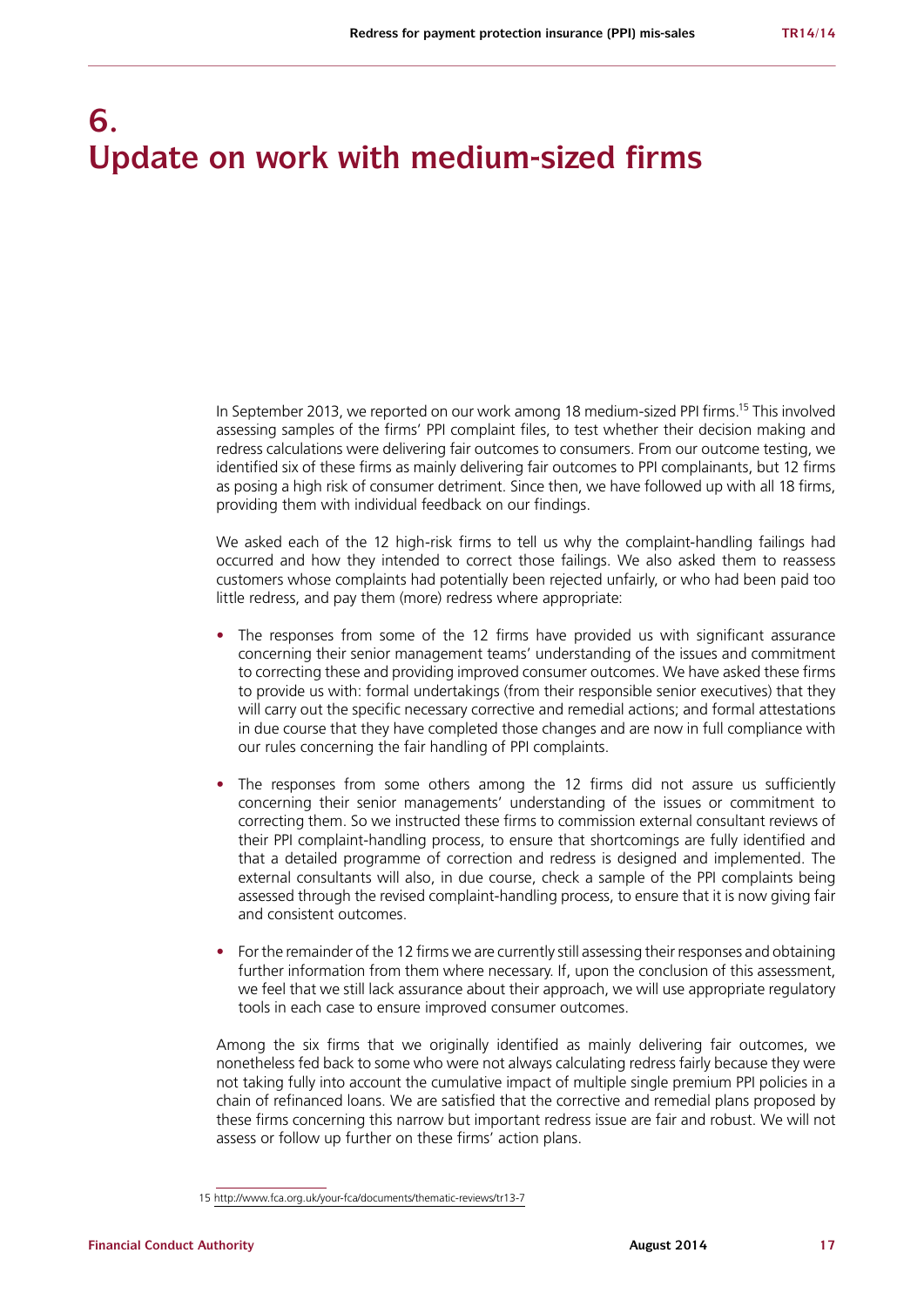Despite firms' commitments to making improvements, where we have identified very serious past failings in their PPI complaint handling we will consider taking more formal regulatory actions.

Most of these 18 firms have committed to reassess various sets of PPI complaints which they had rejected (or potentially paid too little redress to) in earlier periods, and pay those complainants (more) redress where appropriate. We continue to discuss this with those who have not yet committed to it.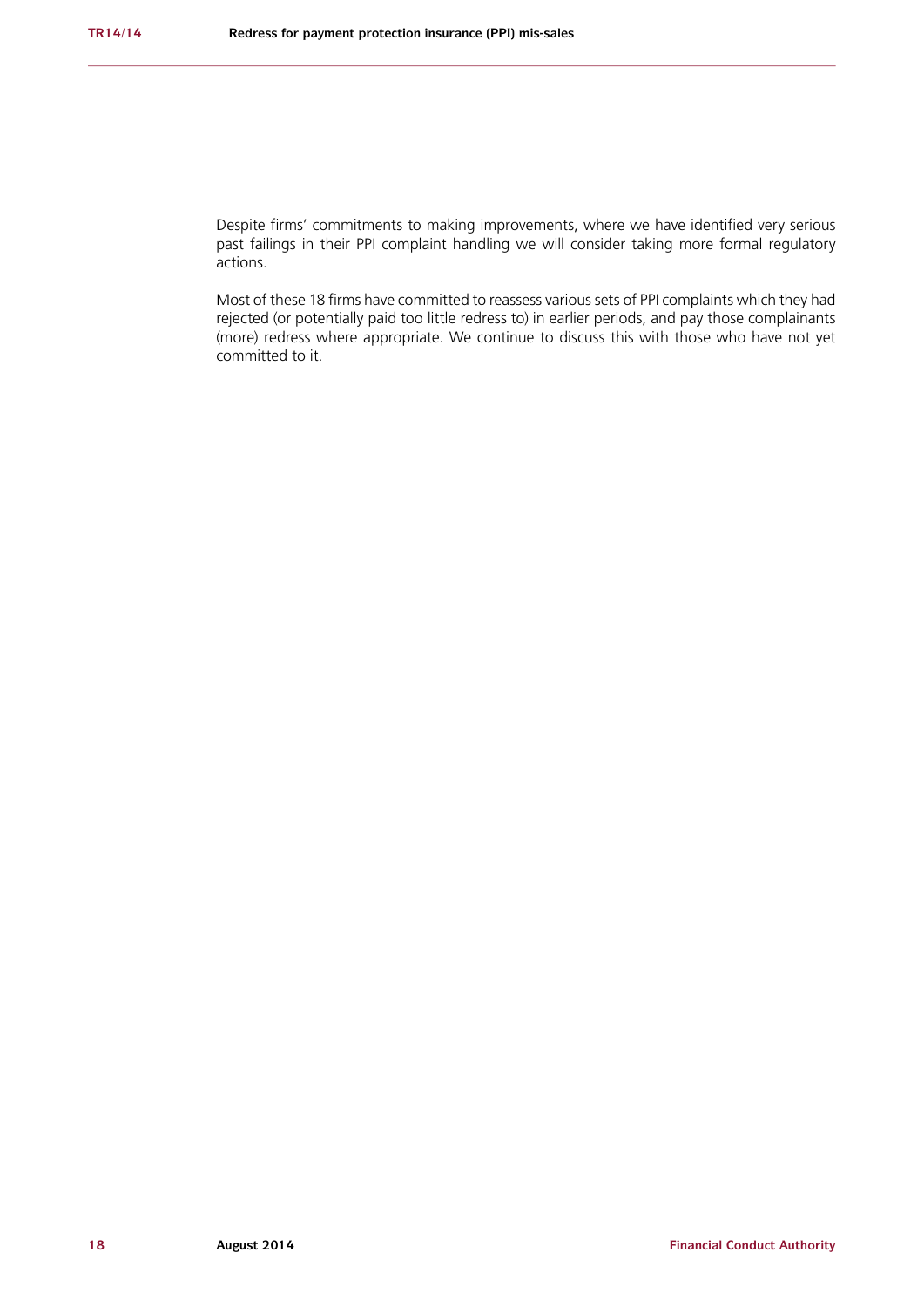### **7. Contacting high-risk consumers who haven't complained**

As well as expecting firms to handle PPI complaints fairly, we expect firms to:

- identify from PPI complaints when the same problems in past sales kept occurring and caused subsequent mis-selling complaints (this is called 'root cause analysis') and
- **•** consider what action they may need to take (for example, a proactive customer contact exercise) to ensure the fair treatment of those consumers who may have been affected by such recurrent sales failings but who have not complained.<sup>16</sup>

Firms' proactive mailings to these identified high-risk non-complainants are now gaining momentum. Firms have so far committed to mailing over 5m PPI consumers, split between single premium unsecured personal loan PPI (58%), credit card PPI (33%), single premium secured loan PPI (4%), and other PPI (5%). Firms have sent around 3.2m of these letters to date.



16 These expectations derive from principle for businesses 6 (treating customers fairly and having regard to their interests), as explained in DISP 1.3.3G and 1.3.6G and DISP Appendix 2, 3.4.1G-3.4.3G; see also paras 2.13-2.20 of PS 10/12 (August 2010).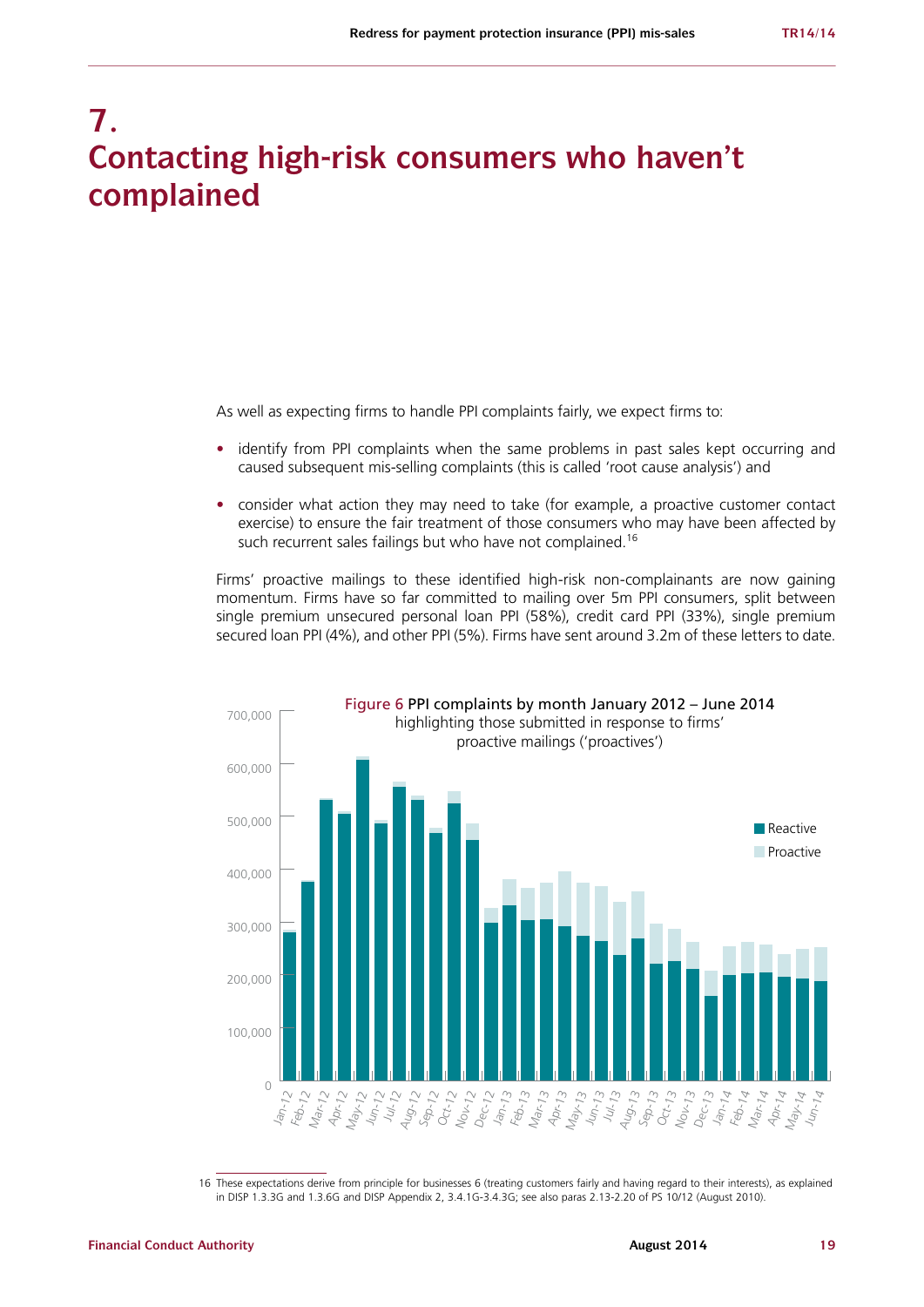The rate of PPI consumer complaints made in response to these letters, at around 35%, is quite high by the standards of previous large-scale consumer contact mailings on other issues. As a result, a significant proportion of all PPI complaints in 2013 and to date were made in response to firms' targeted contact letters to high-risk customers, as Figure 6 shows.

Firms are upholding around 90% of the PPI complaints that are made in response to these mailings, compared to around 65% for other PPI complaints. This indicates that the letters are effectively targeting high-risk customers. As a result, an even more significant proportion of monthly redress was paid in 2013 and to date to consumers who had responded to firms' contact letters, as Figure 7 shows.



By reaching out to high-risk consumers who have not complained, these proactive targeted mailings play a particularly significant role in addressing remaining areas of detriment, restoring consumer trust and achieving eventual closure of the PPI issue. So, assessing and challenging the adequacy of firms' root cause analysis, and the fairness and scope of their follow-up actions, will be a particular supervisory focus for us in the remainder of 2014. In essence, we will be assessing whether firms have:

- **•** used adequate relevant information about, and drawn reasonable conclusions concerning, the mis-selling risks in different parts of their PPI back books and
- **•** taken fair decisions about whether or not to contact customers in those parts of the back book (or take other fair remedial actions toward them).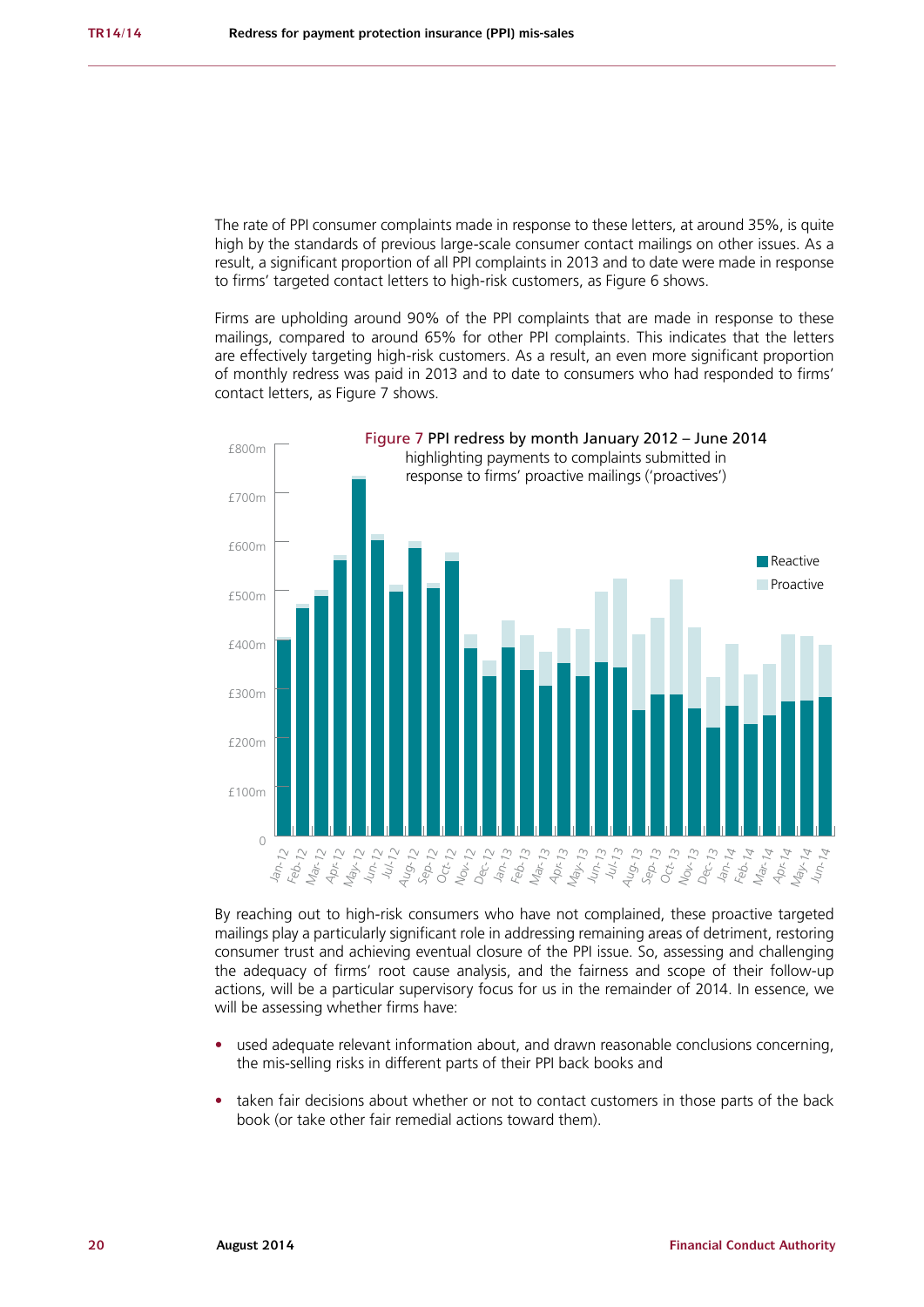### **8. Looking ahead**

PPI complaints peaked in May 2012 and have been falling gradually but steadily since then (see figure 2 on page 12).

Given what we know of firms' plans, we anticipate that:

- the proactive mailings currently planned by firms will be mostly completed by the end of 2014 and
- **•** complaints made in response to those mailings will mostly be submitted to firms by the end of 2014 or shortly after.

Predicting future complaint volumes is very difficult. But if we make the mechanical assumption that other PPI complaints (ie those not made by consumers in response to a letter from a firm) simply continue their long term gradually falling trend, then the total number of new PPI complaints to firms would potentially fall to a lower level than now by the end of 2015 (though they will probably still form a significant proportion of total complaints to firms and the ombudsman service).

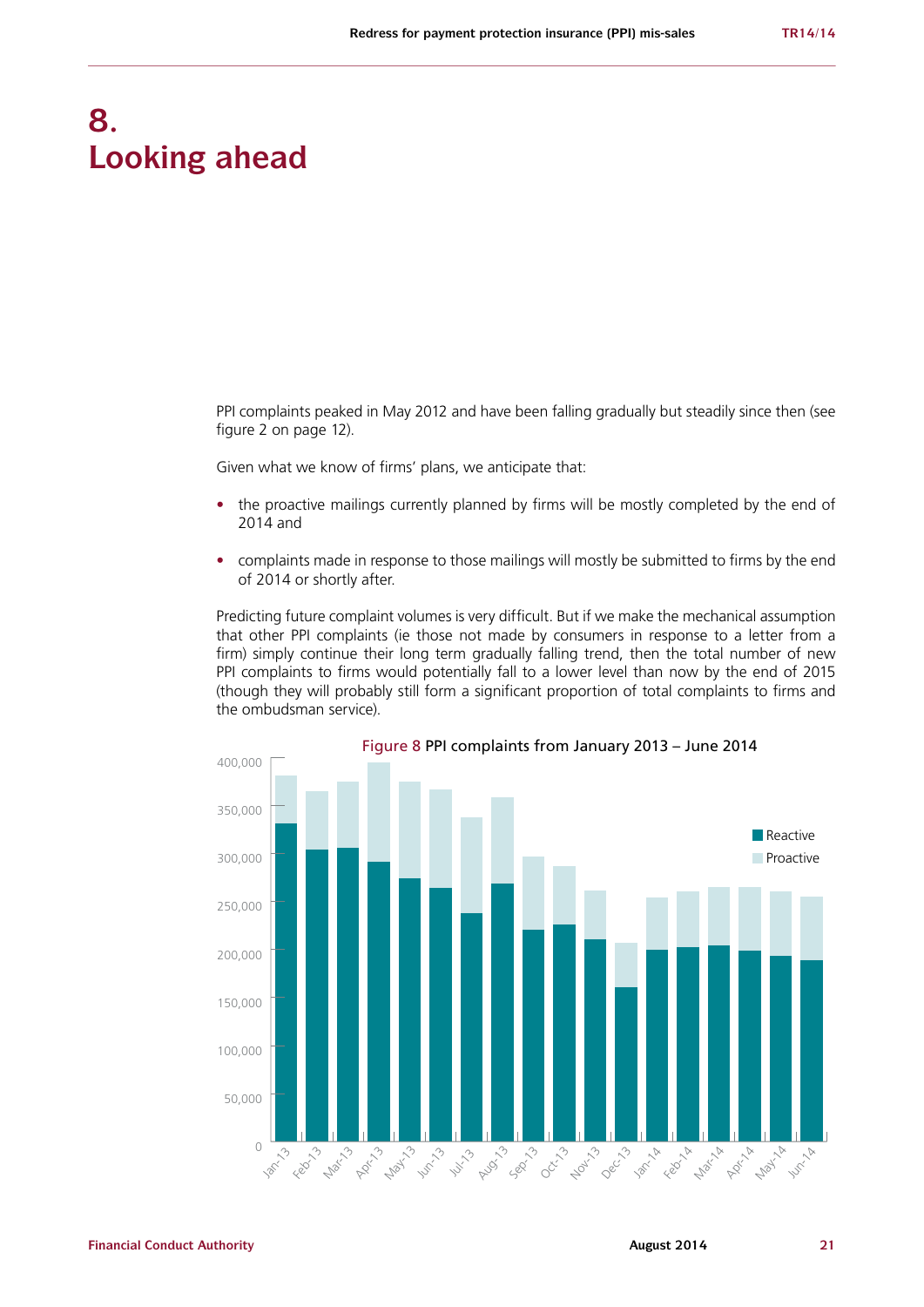However, we also note that, as a potential result of our review of firms' root cause risk identification and customer mailings, some firms may need to make some supplementary proactive mailings in 2015 to some other subsets of consumers in their PPI back book, and that this would have some impact on complaint volumes during 2015.

If the long term falling trend in PPI complaint volumes does persist, and is combined with sustained fair decision making by firms and consistent good outcomes for complainants, including satisfactory completion by firms of their proactive mailings, then we would hope to be able to scale down our current intensive PPI redress project work to a more 'business as usual' level during 2015.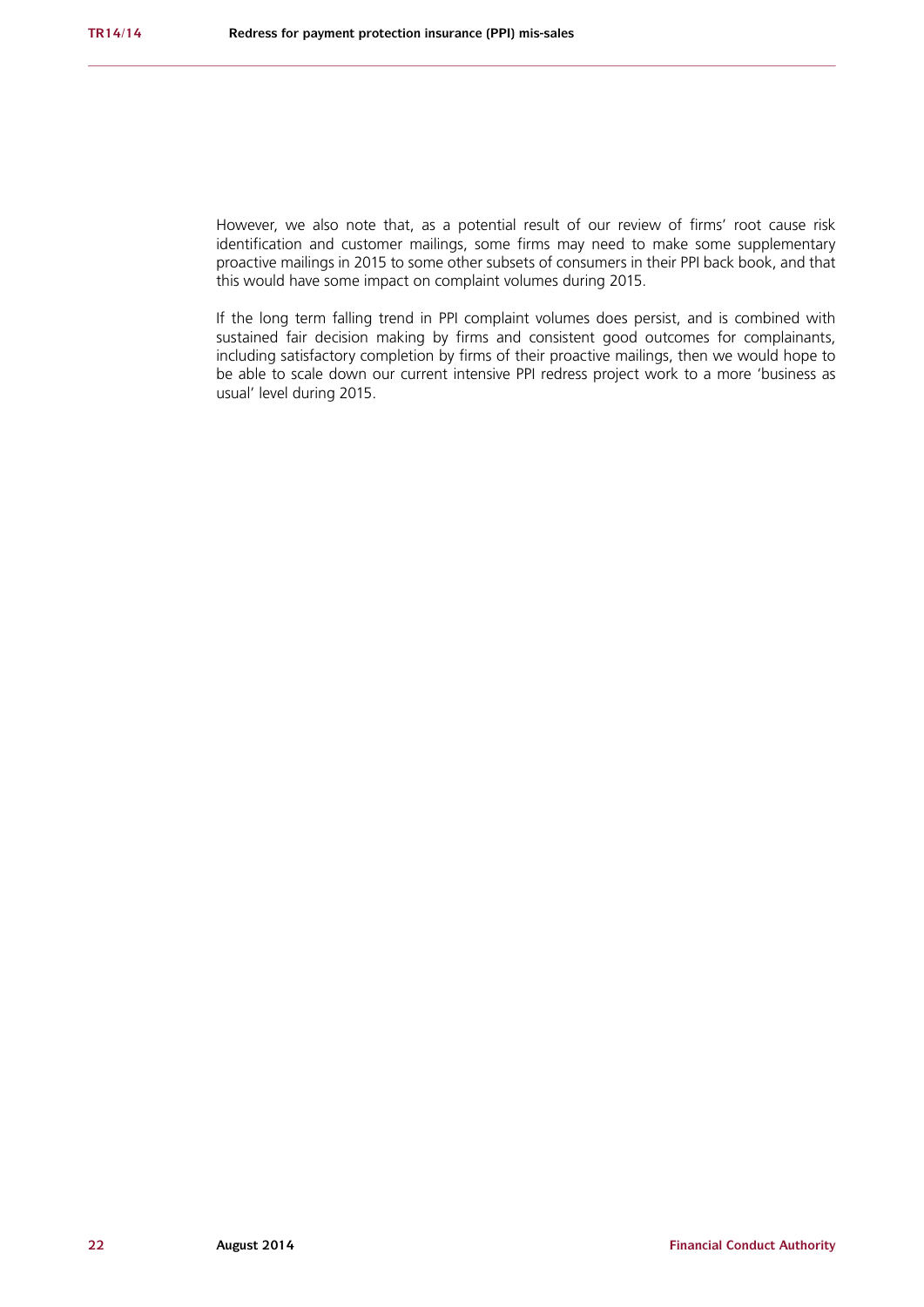# **9. Alternative strategy for redressing PPI mis-selling?**

#### **Parliamentary Committee's recommendation**

The Parliamentary Committee on Banking Standards (PCBS) recommended in June 2013 that the FCA should urgently consider again the case for requiring firms to send contact letters to all customers they can identify as ever having been sold PPI17 to explain potential mis-selling issues and potential detriment. The PCBS felt this approach would help reach as many consumers who may have been mis-sold PPI as possible and give them chance to seek redress, but also serve to help bring the PPI issue to a close (by triggering in recipients 'constructive knowledge' of potential issues with their PPI purchase and thus the start of the three-year time limit for complaining that is set out in our rules).

As noted in Chapter 7, firms are already mailing a large number of high-risk customers in a similar but more targeted way. Our current view is that, at this advanced stage in the PPI redress exercise, making rules to *require* firms to send out untargeted communications to *all* identifiable PPI customers (other than those excepted by the PCBS) may be disproportionate and could involve disruptions for consumers and practical difficulties for firms.

However, we continue to consider the PCBS's recommendation in light of firms' ongoing progress with their mailings and the wider trends in complaint volumes, and we will respond to the PCBS with our definitive view later in 2014.

#### **Alternative approach suggested by some in industry**

Some in industry have suggested a different alternative approach whereby:

- **•** the regulator would impose a new single 'final date' by which any further PPI complaints would need to be made and
- **•** firms would warn consumers of this final date, perhaps by media adverts or letters.

We have stated that we are open to discussion of such ideas if they can be shown to be likely to benefit the interests of consumers – for example, by delivering redress to more consumers than our current approach and/or doing so sooner and more efficiently.

So far, however, we have not seen enough detail about how such approaches might work in practice to enable us to assess their potential benefits.

<sup>17</sup> Except those who have already made a PPI complaint or already been contacted as part of any discrete FSA or FCA-led PPI process.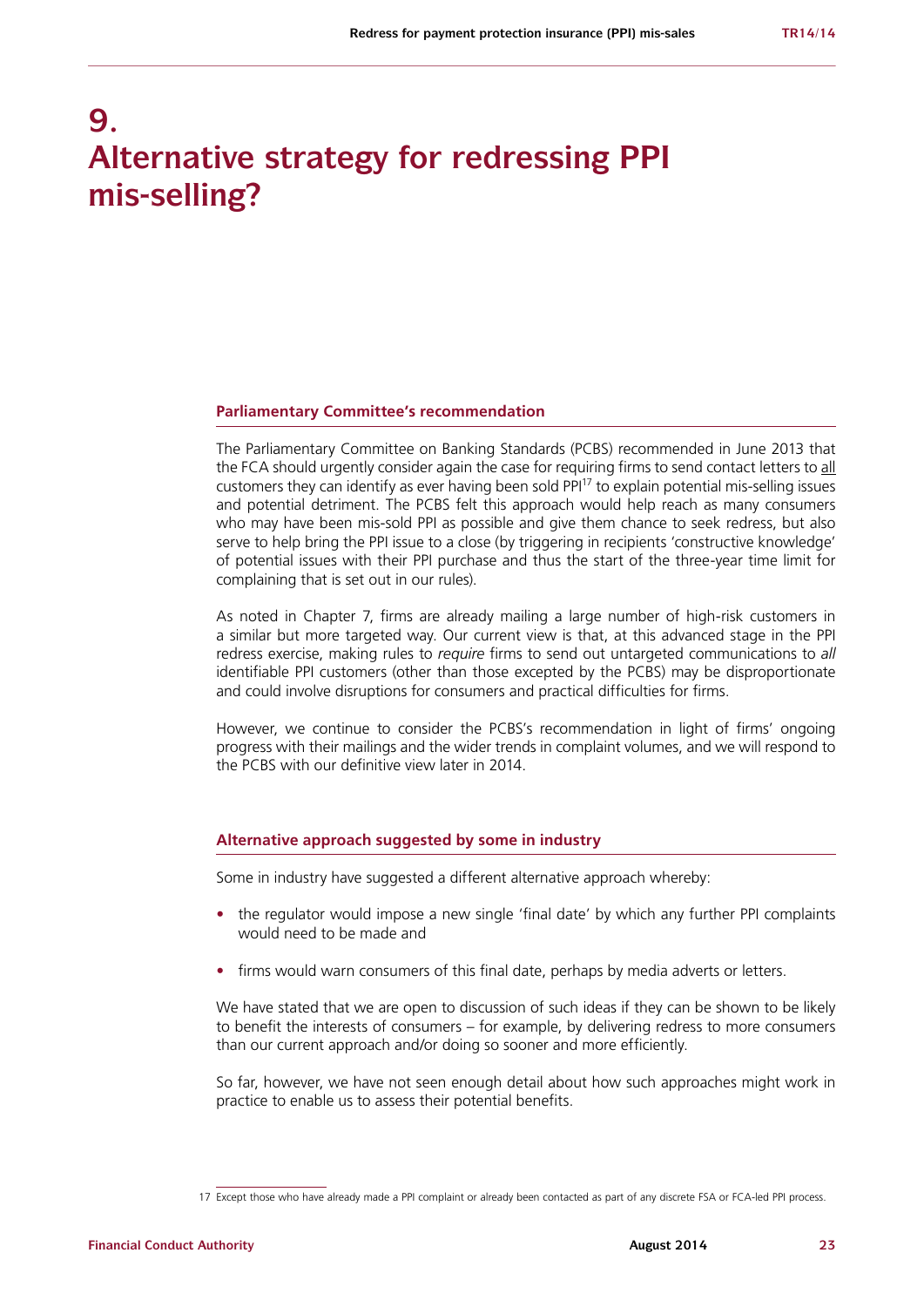#### **Lessons learned about redress exercises**

The PPI redress exercise which the FSA began, and which is described in this report, has led the FCA to learn lessons about the delivery of consumer redress.

We now aim to take forward redress exercises which are more robust and outcome-focused from the outset, and which deliver redress to consumers more swiftly and to a clear deadline, and also more easily and directly. These positive characteristics should also help to reduce the perceived need for consumers to pay for third party assistance in making their claims or complaints.

This improved kind of approach to delivering redress can be seen starting to operate in the recent Interest Rate Hedging products redress exercise (which has already delivered £1.2b of redress since May 2013) and the Card Protection and Identity Theft Insurance redress exercise.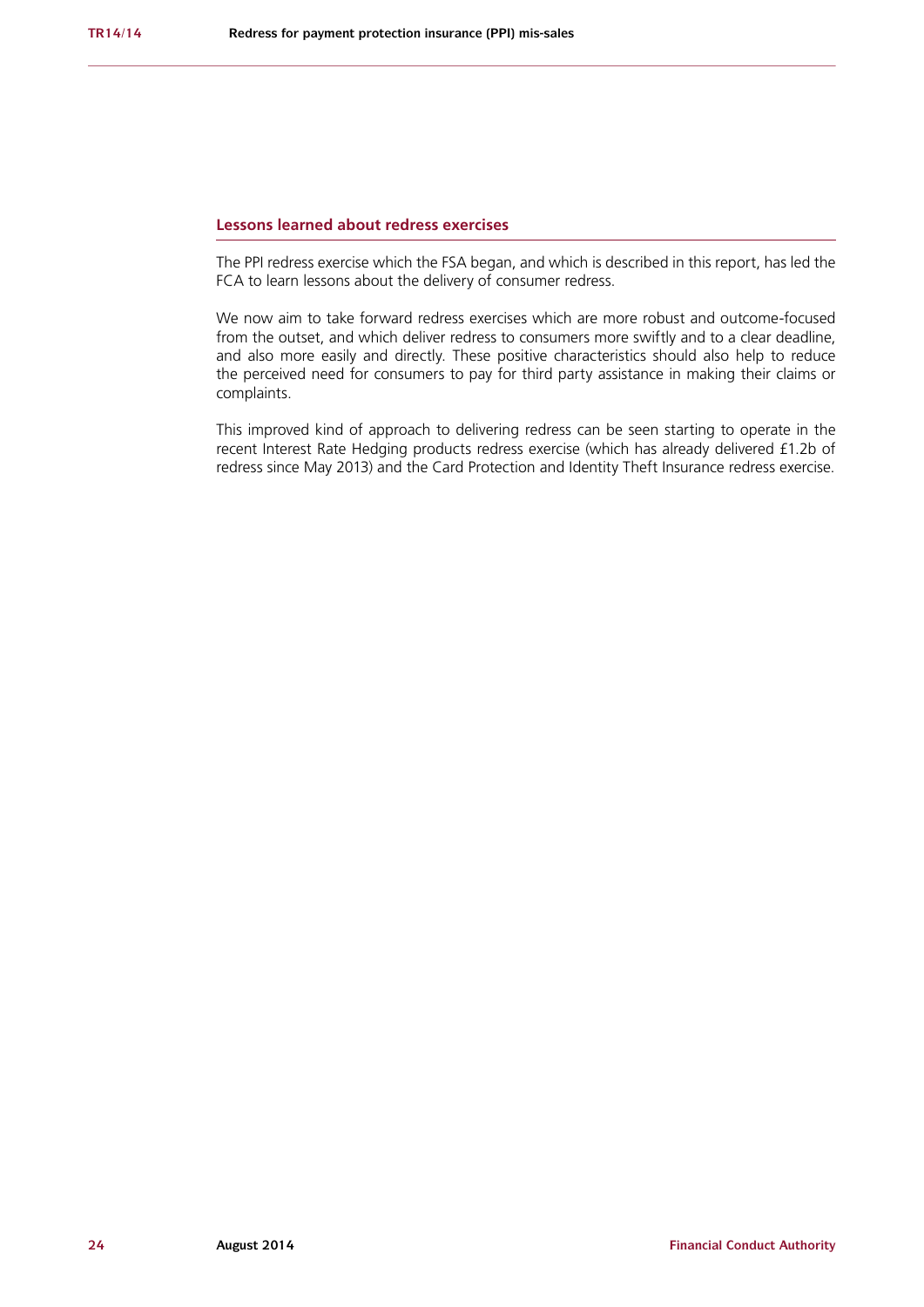# **10. Conclusion and next steps**

We are satisfied that our current approach to PPI redress, as set out in this report, is working well. It is providing ready opportunity to PPI consumers to complain and, for the most part, is providing them with fair decisions and, where appropriate, fair redress.

We will continue our intensive supervision of firms' PPI complaint handling to ensure they are delivering fair and consistent outcomes. We will also continue to be vigilant for any new issues that arise; we will act quickly to fully understand them and – where necessary – intervene to make sure consumers get a fair deal.

We will ensure that firms take fair proactive measures towards groups of customers they have identified as at high risk of mis-sale but who have not complained.

We anticipate publishing another, potentially final, update on the PPI issue in 2015, setting out the further progress that firms have made and what work if any remains still to do.